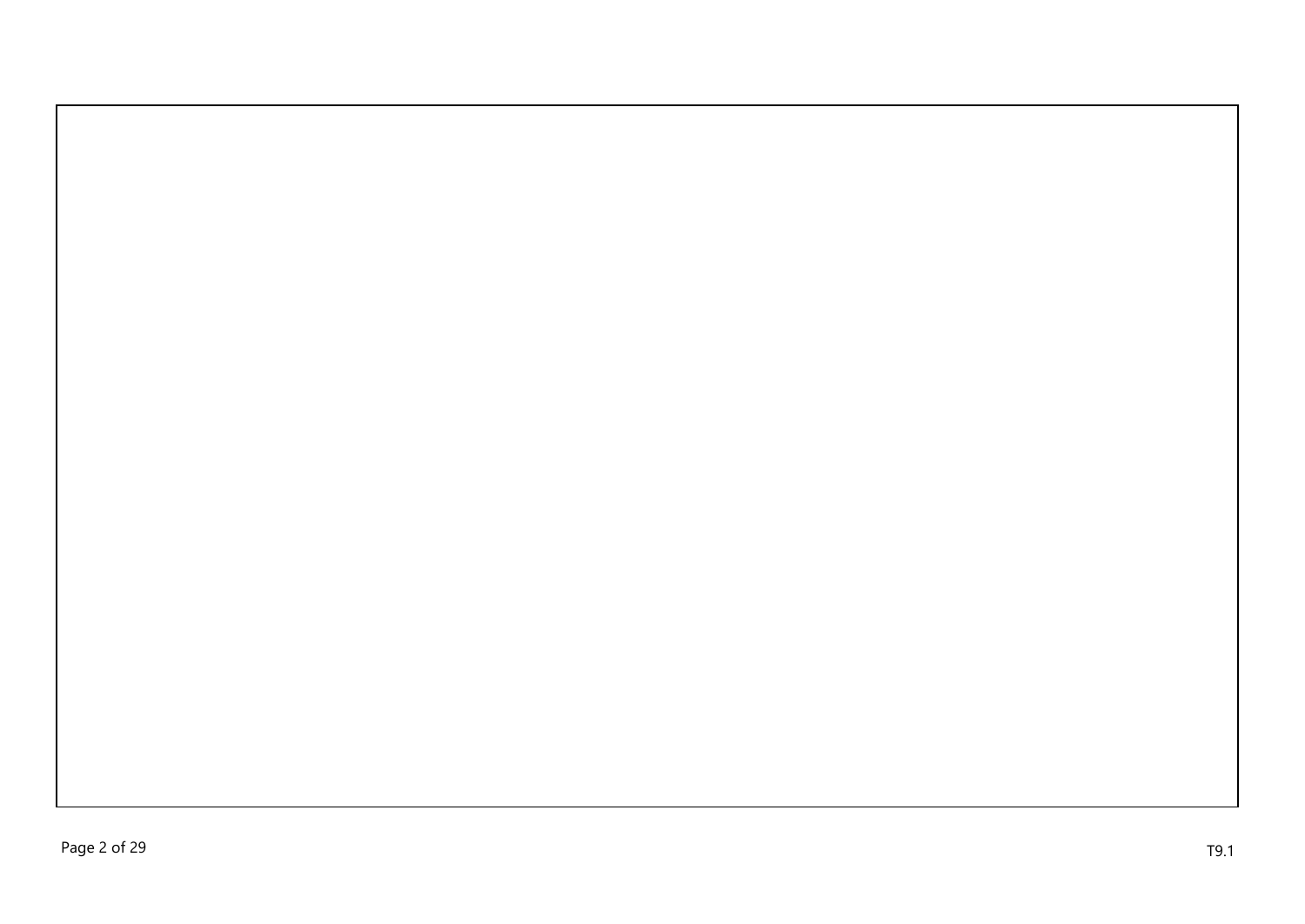| #              | Island | House Name | Name                   | Sex       | National ID | ، ه ، بر <u>م</u> | ىئرىتر                      |
|----------------|--------|------------|------------------------|-----------|-------------|-------------------|-----------------------------|
| Male'          |        |            |                        |           |             |                   |                             |
|                | Male'  | G. Alihaa  | Ahmed Afzal            | M         | A036044     | ى بە ئەبەرى       | גפנק גף ביל                 |
| $ 2\rangle$    | Male'  | G. Alihaa  | Mohamed Agleem         | M         | A036045     | ى بە ئەبەر        | ورەرو كەنمى                 |
| 3              | Male'  | G. Alihaa  | Ali Khalid             | M         | A055825     | ى سەمۇر           | ړې د ژونژ                   |
| 4              | Male'  | G. Asseyri | Mohamed Auzid          | ${\sf M}$ | A025374     | ى ئەرەبىيە        |                             |
| 5              | Male'  | G. Asseyri | Ahmed Arshad           | ${\sf M}$ | A047212     | ى بەرگە شىمبر     | رەرو رومۇمۇ                 |
| 6              | Male'  | G. Asseyri | Ibrahim Ashwadh        | M         | A077354     | ى ئەرەبىيە        | رە ئرىرو كەشۈر              |
| $\overline{7}$ | Male'  | G. Asseyri | Fathmath Asfa          | F         | A099425     | ى بەرگە شىمبر     | وٌ پروژه در صورٌ            |
| 8              | Male'  | G. Asseyri | Aishath Shafeega       | F         | A099490     | ى ئەمەسىمىر       | <i>وگر ڪو آهي ٿو</i>        |
| 9              | Male'  | G. Asseyri | Mariyam Asra           | F         | A307564     | ی گروغیمبر        | وبوده برعثه                 |
| 10             | Male'  | G. Asseyri | Aishath Azka Auxid     | F         | A327822     | ى ئەرەسىمىر       | התשים הזי הראת              |
| 11             | Male'  | G. Asseyri | Mariyam Eenash Ibrahim | F         | A332459     | ى ئەرەبىيىتى يېز  | دەرو رېئىش رەيزىرو          |
| 12             | Male'  | G. Lanka   | Abdul Hameed Hassan    | ${\sf M}$ | A010935     | ى - ئۇنىرىم       | גם בפגב ב <sub>ר</sub> גבית |
| 13             | Male'  | G. Lanka   | Mohamed Saleem         | ${\sf M}$ | A011332     | ى - ئۇنىرىم       | ورەرو سوۋ                   |
| 14             | Male'  | G. Lanka   | Zoona Ibrahim          | F         | A032668     | ى - ئۇنىرىم       | מי הסיקק                    |
| 15             | Male'  | G. Lanka   | Abdul Latheef Hassan   | M         | A035090     | ى - ئۇنىژىتۇ      | גפרפק באביב                 |
| 16             | Male'  | G. Lanka   | Zuhaira Ibrahim        | F         | A043563     | ى - ئۇسرىم        | يمنه شه مهنده               |
| 17             | Male'  | G. Lanka   | Arifa Ahmed            | F         | A048823     | ى - ئۇنىرىم       | ە ئىرۇ مەددىر               |
| 18             | Male'  | G. Lanka   | Latheefa Yoosuf        | F         | A053001     | ى - ئۇنىرىگە      | خبورٌ "در "دو               |
| 19             | Male'  | G. Lanka   | Moomina Hassan         | F         | A054260     | ى - ئۇنىرىگە      | ودورش برسك                  |
| 20             | Male'  | G. Lanka   | Zahura Ibrahim         | F         | A056901     | ى - ئۇنىرىگە      | برویه مره تر رو             |
| 21             | Male'  | G. Lanka   | Aishath Mizna          | F         | A067002     | ى - ئۇنىرىم       | قدم شمو ولمح متر            |
| 22             | Male'  | G. Lanka   | Aminath Dhimna         | F         | A077665     | ى كەشرىم          | ړٌ پر پرو سره شر            |
| 23             | Male'  | G. Lanka   | Aiman Jaleel           | M         | A077666     | ى - ئۇشرىتۇ       | مەركىر قور                  |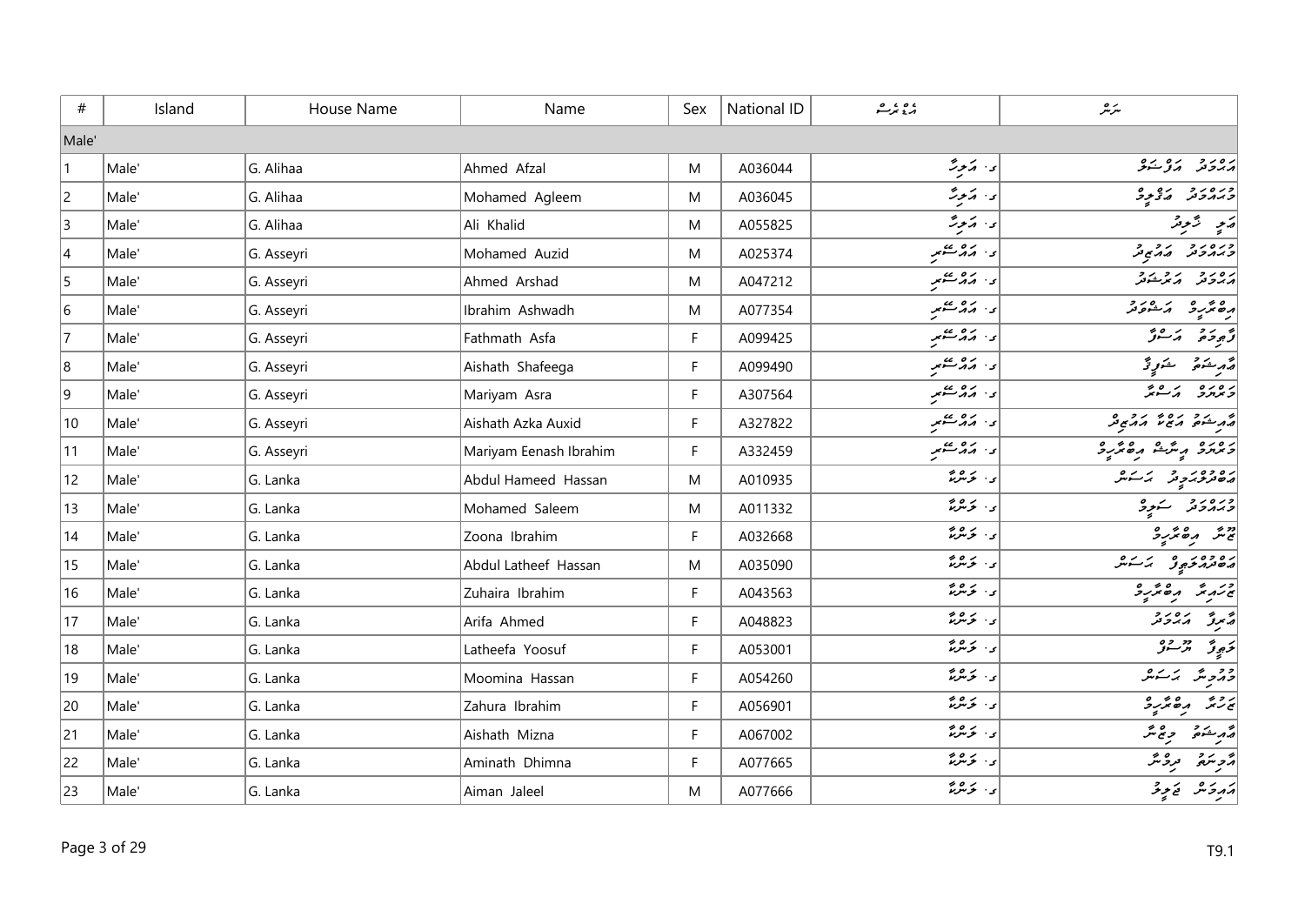| 24 | Male' | G. Lanka         | Haris Mohamed                  | M         | A095139 | ى - ئۇنىژىتۇ              | كجميرة وبروبرد                               |
|----|-------|------------------|--------------------------------|-----------|---------|---------------------------|----------------------------------------------|
| 25 | Male' | G. Lanka         | Abdulla Mufeed                 | M         | A106689 | ى - ئۇنىژىتۇ              | أشڪ مرالله څو مر                             |
| 26 | Male' | G. Lanka         | Mariyam Malsa Abdul Hameed     | F         | A165238 | ى - ئۇنىرىم               | ג סגם גם שי גם כסג כ<br>בזנחב ביציי הסתיבהבת |
| 27 | Male' | G. Lanka         | Nashiya Mohamed Saleem         | F         | A304179 | ى - ئۇنىژىتۇ              |                                              |
| 28 | Male' | G. Lanka         | Zain Zeynab Harish             | F         | A350962 | لى . ئۇنىژىد              | تجمه شريم يرسك برسيم                         |
| 29 | Male' | G. Lanka         | Mohamed Maahil Abdul<br>Hameed | ${\sf M}$ | A370284 | ى - ئۇنىرىم               | وره روحي و ره وه را د                        |
| 30 | Male' | G. Lanka         | Ahmed Maahin Abdul Hameed      | M         | A370288 | ى - ئۇسرىم                | גפגב כל הם גם כפי בי                         |
| 31 | Male' | G. Maimoon Villa | Abdullah Shareef               | M         | A001920 | ، ئەدەمبىرىگە             | ره والله شمیرو<br>مصرالله شمیرو              |
| 32 | Male' | G. Maimoon Villa | Ahmed Shareef                  | M         | A001996 | ى ئەرقەش <sub>مۇ</sub> ئە | رەرد شىرو<br>مەددىر شىرو                     |
| 33 | Male' | G. Maimoon Villa | Aminath Adam                   | F         | A002004 | ى ئەرىۋىترو ئى            | أثرم يتره أوره                               |
| 34 | Male' | G. Maimoon Villa | Nasreena Adam                  | F         | A002005 | ى ئەرق شەرقى              | ىرگىرىگە كەترى                               |
| 35 | Male' | G. Maimoon Villa | Maimoona Adam                  | F         | A022254 | ، ئەدەمبىرىگە             | أوردوش ورو                                   |
| 36 | Male' | G. Maimoon Villa | Ismail Ameen Hussain           | M         | A351272 | ى ئەرىۋىترە ئە            | ر موځږي ټر په برختر پر                       |
| 37 | Male' | G. Miraan        | Mariyam Rasheeda               | F         | A033081 | ى ئەرتىگە                 | رەرە برخوش                                   |
| 38 | Male' | G. Miraan        | Fathimath Ibrahim Manik        | F         | A055024 |                           |                                              |
| 39 | Male' | G. Miraan        | Shuveykar Solih                | F         | A071868 |                           | أخوه لا يجود                                 |
| 40 | Male' | G. Miraan        | Hassan Mahid                   | M         | A091282 | ای ویژی <sub>ش</sub>      | ير سكاندار محر و تر                          |
| 41 | Male' | G. Miraan        | Mohamed Mazin Abdulla          | M         | A130826 | ی و پژیگر                 | ورەرو پەرە مەدەرللە                          |
| 42 | Male' | G. Miraan        | Aishath Marhaa Abdulla         | F         | A345979 | ای ویژیو<br>—             | قهر مندم وسرو ره محامدالله                   |
| 43 | Male' | G. Raabege       | Mohamed Nashraah               | ${\sf M}$ | A070672 | ر محرم د<br>د . محره د    | وره رو برگ ده.<br>وبروتر برگشویزیر           |
| 44 | Male' | G. Raabege       | Nazaahath Abdul Gafoor         | F         | A148761 | ر محرم د<br>د . محره د    |                                              |
| 45 | Male' | G. Raabege       | Ahmed Nashraah                 | M         | A148762 | ر محرم د<br>د - محرمه د   | رەرد سكەندى                                  |
| 46 | Male' | G. Raabege       | Nashathu Abdul Gafoor          | F         | A167666 | ر په ده کا                | ر ۲۰۰۵ ده ده ده د<br>سرشوره ده ترود و بر     |
| 47 | Male' | G. Sun Daas      | Aishath Liusha                 | F         | A001997 | ى سەھەمچە ھ               | وكرم شكوكم المحرم والمستكر                   |
| 48 | Male' | G. Sun Daas      | Ibrahim Waheed                 | ${\sf M}$ | A050747 | ى سەھدى ھ                 | رەپرىد كەيتر                                 |
|    |       |                  |                                |           |         |                           |                                              |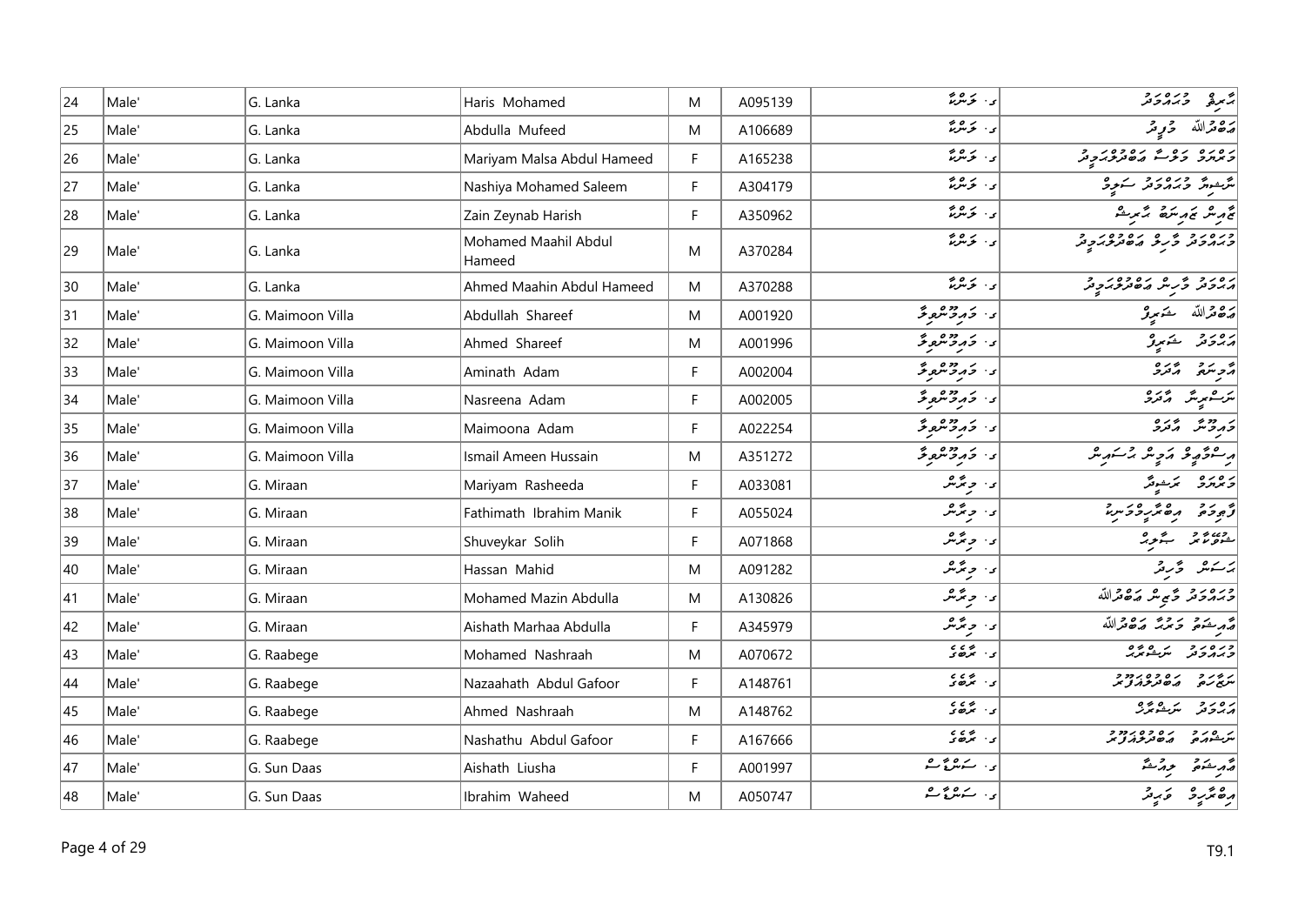| 49 | Male' | G. Sun Daas   | Ismail Waheed         | M         | A121617 | ى سەھەمچە ھ                                                                                                                                                                                                                     | برحوح وبرقر                                                                                                    |
|----|-------|---------------|-----------------------|-----------|---------|---------------------------------------------------------------------------------------------------------------------------------------------------------------------------------------------------------------------------------|----------------------------------------------------------------------------------------------------------------|
| 50 | Male' | G. Sun Daas   | Hawwa Inasha          | F         | A340909 | ى سەھەمچە ھ                                                                                                                                                                                                                     | برە ئەسترىت                                                                                                    |
| 51 | Male' | G. Sun Daas   | Ishfaaq Waheed        | ${\sf M}$ | A340911 | ى سەھەمچە ھ                                                                                                                                                                                                                     | وسشورة وكالمحامدة                                                                                              |
| 52 | Male' | G. Tunisia    | Fathmath Shifza       | F         | A105571 | ى جوړېږېدگه                                                                                                                                                                                                                     | أَوْجِرْحَمْ شَرْوَجٌ                                                                                          |
| 53 | Male' | G. Tunisia    | Mohamed Maan Moosa    | ${\sf M}$ | A341535 | الى المحد من من المحدد بير<br>المحدث المحدث المحدث                                                                                                                                                                              | ورەرو پەھ دور                                                                                                  |
| 54 | Male' | G. Tunisia    | AISHATH MASHA MUMTHAZ | F         | A341536 |                                                                                                                                                                                                                                 | ح مشرح و شده وه ده و                                                                                           |
| 55 | Male' | G. Vaaneege   | Abdulla Naeem         | M         | A023198 | ر به ع <sup>م</sup> ر پرځا                                                                                                                                                                                                      | أشق مترالله تتميز                                                                                              |
| 56 | Male' | G. Vaaneege   | Khadeeja Hameed       | F         | A023199 | ى ئەھمىرىگە                                                                                                                                                                                                                     | دَمِيعٌ - رَحٍ مُرْ                                                                                            |
| 57 | Male' | G. Vaaneege   | Aminath Rehendhi      | F         | A023201 | ى ئەھمىيەتى<br>ئ                                                                                                                                                                                                                | و برقي المراسمي.<br>وكرير المراسمي.<br>أنها في المراسمي.                                                       |
| 58 | Male' | G. Vaaneege   | Hafeeza Adam          | F         | A023612 | ر . ئۇس <sub>ى</sub> بۇ                                                                                                                                                                                                         |                                                                                                                |
| 59 | Male' | G. Vaaneege   | Mohamed Thaj          | M         | A031837 | ى ئەھمىرىگە                                                                                                                                                                                                                     | وره رو ده<br>ژبر در وقع                                                                                        |
| 60 | Male' | G. Vaaneege   | Ahmed Salah           | M         | A031847 | ى ئەھمىرىگە                                                                                                                                                                                                                     | رەر دىرى<br>مەردىس سىۋىر                                                                                       |
| 61 | Male' | G. Vaaneege   | Fathimath Ula         | F         | A046369 | ى ئەھمىرىگە<br>ئ                                                                                                                                                                                                                | وتجوحهم الماقر                                                                                                 |
| 62 | Male' | G. Vaaneege   | Usaid Moosa           | ${\sf M}$ | A052050 | ى ئەھمىيەتكە                                                                                                                                                                                                                    | ە ئەسەر ئەستە                                                                                                  |
| 63 | Male' | G. Vaaneege   | Asad Moosa            | ${\sf M}$ | A052561 | ى بە ئۇمېرىگە                                                                                                                                                                                                                   | بر عامر و دین                                                                                                  |
| 64 | Male' | Ma. Anaa Vehi | Adam Faisal           | ${\sf M}$ | A113898 | حەر بە ئىتقى بە                                                                                                                                                                                                                 | أرتزو تزرجنو                                                                                                   |
| 65 | Male' | Ma. Anaa Vehi | Nasheeda Umaru        | F         | A152750 | حەر بە ئىتكەر                                                                                                                                                                                                                   | سَرَجي مِنْ مِنْ مِنْ مِنْ مِنْ                                                                                |
| 66 | Male' | Ma. Belgiumge | Hawwa Riyaza          | F         | A012284 | در گورده                                                                                                                                                                                                                        | برە ئەرگەشگە                                                                                                   |
| 67 | Male' | Ma. Belgiumge | Aishath Najma         | F         | A036005 |                                                                                                                                                                                                                                 | أوالمر وأستنقي ومحمد المتناجين                                                                                 |
| 68 | Male' | Ma. Belgiumge | Ismail Maadhi         | ${\sf M}$ | A036201 | כתי שיצי <sub>ב מ</sub> כז                                                                                                                                                                                                      | ر شۇر ئۇ ئۇ                                                                                                    |
| 69 | Male' | Ma. Belgiumge | Mariyam Fazna         | F         | A037687 |                                                                                                                                                                                                                                 | و محمد من المحمد المحمد المحمد المحمد المحمد المحمد المحمد المحمد المحمد المحمد المحمد المحمد المحمد المحمد ال |
| 70 | Male' | Ma. Belgiumge | Ahmed Adam            | ${\sf M}$ | A064819 |                                                                                                                                                                                                                                 | ره رح ده<br>پرېدن پرتر                                                                                         |
| 71 | Male' | Ma. Belgiumge | Abdulla Maadee        | ${\sf M}$ | A069016 | כגי פיציב גבש                                                                                                                                                                                                                   | رە داللە گەر                                                                                                   |
| 72 | Male' | Ma. Belgiumge | Waheeda Moosa         | F         | A094642 | ם בין פידודים בין היידיון בין היידיון בין היידיון בין היידיון בין היידיון בין היידיון בין היידיון בין היידיון<br>בין היידיון בין היידיון בין היידיון בין היידיון בין היידיון בין היידיון בין היידיון בין היידיון בין היידיון בי | أَوَرِيمٌ وَحْتُ                                                                                               |
| 73 | Male' | Ma. Belgiumge | Mohamed Azman         | M         | A328829 |                                                                                                                                                                                                                                 | כנסגב גם בם                                                                                                    |
| 74 | Male' | Ma. Belgiumge | Ahmed Ifran Abdulla   | ${\sf M}$ | A341609 | در کا دوره د                                                                                                                                                                                                                    | أرور ومحمد وكالله                                                                                              |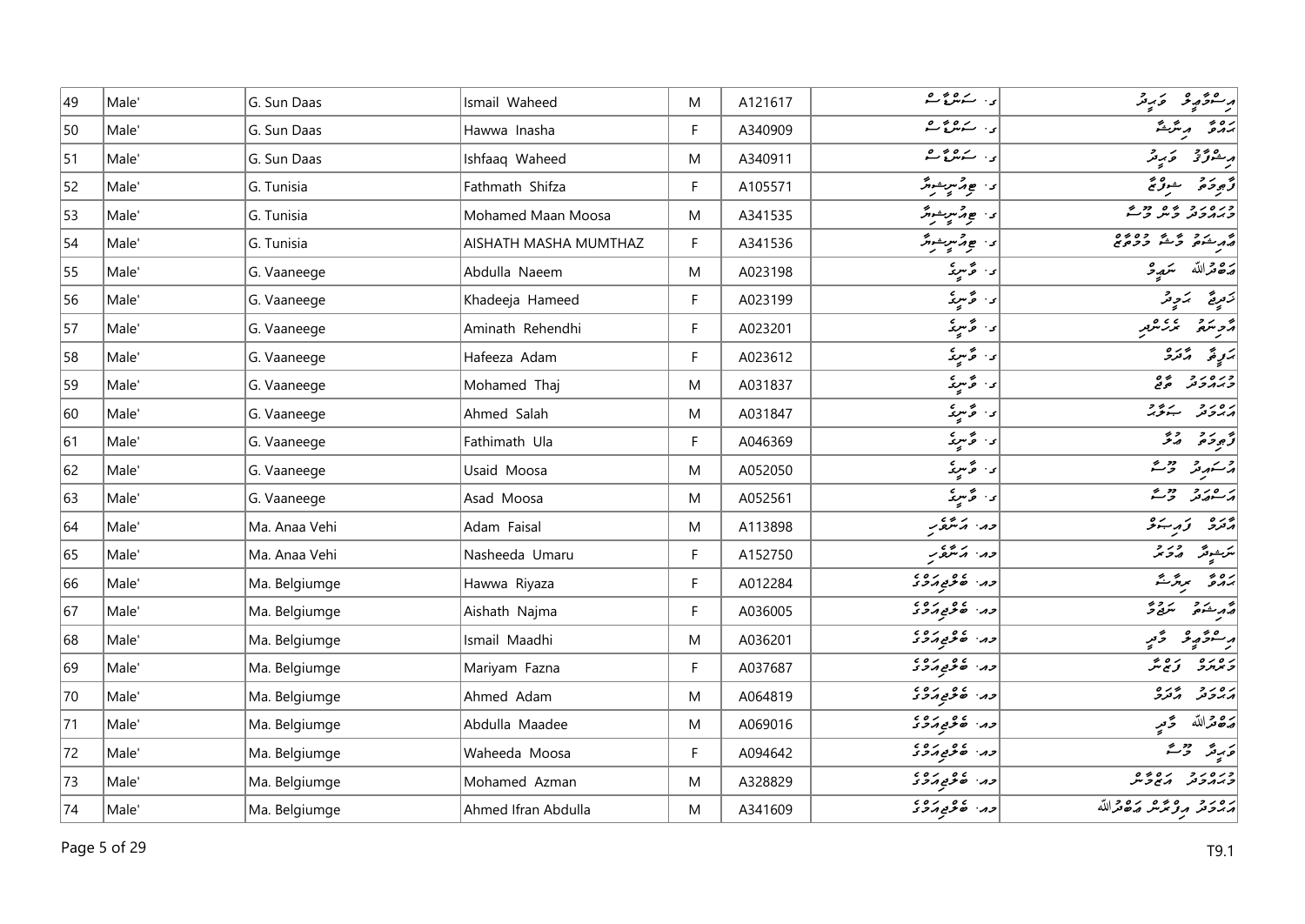| 75  | Male' | Ma. Belgiumge    | Mohamed Jinaan Abdulla  | M  | A351313 | وړ٤٠ صوبح پر و و                    | ورەرو يوشر مەھىراللە                       |
|-----|-------|------------------|-------------------------|----|---------|-------------------------------------|--------------------------------------------|
| 76  | Male' | Ma. Beyrumathi   | Ahmed Liwaz Ibrahim     | M  | A056049 | وړ٠ ځه دره.                         | رورد وده ره پر و                           |
| 77  | Male' | Ma. Beyrumathi   | Ibrahim Ahmed           | M  | A056252 | وړ٠ ځه دره.                         | גפיתיים גם גם                              |
| 78  | Male' | Ma. Blue Seven   | Shaheema Easa           | F  | A011157 |                                     | الحكمرة الإستم                             |
| 79  | Male' | Ma. Blue Seven   | Fathimath Filsa Rasheed | F  | A022578 | בו. פרד ג'ם<br>בו. סיב היפית        | وتجودة ووث يمشور                           |
| 80  | Male' | Ma. Blue Seven   | Khairunnisa             | F  | A049671 | وړ . ه دو پره<br>وړ . ه نو سوه س    | ئەر بۇن <sub>ى</sub> رىرىگە                |
| 81  | Male' | Ma. Blue Seven   | Ali Haisham Rasheed     | M  | A274861 |                                     | أأوا المراكب والمحر المستوفر               |
| 82  | Male' | Ma. Carnilion    | Shaheena Ahmed          | F  | A058767 | ور. ئۈ <sub>س</sub> رىرىگە<br>مەسىم | شَرِيرٌ دَيْرَوتر                          |
| 83  | Male' | Ma. Carnilion    | Leevaan Ahmed           | M  | A165178 | دە ئەسرىرىدىگە                      | وِحَمْدَ الْمَدْوَمْر                      |
| 84  | Male' | Ma. Champa Star  | Mariyam Mohamed Moosa   | F  | A027952 | <i>دە. ئۇنىرۇ شىۋى</i> ر            | נים כנים בנים מייריים.<br>המחידי בגמבת ביי |
| 85  | Male' | Ma. Champa Star  | Aminath Mohamed Moosa   | F. | A027953 | 7.5° كۇسۇر شوغ بىر                  | ه د د دره ده د ه                           |
| 86  | Male' | Ma. Champa Star  | Ibrahim Vishan          | M  | A027954 | <i>دە. ئۇنىرۇ شىۋىر</i>             | رەنزىر وىشىر                               |
| 87  | Male' | Ma. Champa Star  | Aishath Mohamed         | F  | A053906 | <i>دە. ئۇنىرۇ شىۋى</i> ر            | ه دره دره دره<br>مگرشوی وبروتر             |
| 88  | Male' | Ma. Champa Star  | Ibrahim Maiz Solah      | M  | A327356 | ور. نم مروش شوځ <sub>مر</sub>       | رە ئەر ئەر ئەر ئەر                         |
| 89  | Male' | Ma. Chanpaamaage | Khadheeja Abdul Sathaar | F. | A050888 | د د. که سروره د<br>د د. که سروری    | زىر ئەھەرە بەھ بىر                         |
| 90  | Male' | Ma. Chanpaamaage | Niyaz Ahmed             | M  | A053222 | و در که سروری<br>و در که سروری      | יינדים גם גב                               |
| 91  | Male' | Ma. Chanpaamaage | Mohamed Moosa           | M  | A059259 | د د. که سروری<br>د د. که سروری      | ورەرو دورو                                 |
| 92  | Male' | Ma. Chanpaamaage | Shareefa Moosa          | F  | A064964 | د د. که سروری<br>در که سروری        | شهروٌ وَ" ک                                |
| 93  | Male' | Ma. Chanpaamaage | Aishath Niyaz Ahmed     | F. | A080974 | وړ که سرونو دی                      | הובים יעת גם ה                             |
| 94  | Male' | Ma. Chanpaamaage | Fathimath Abdul Sattar  | F  | A120129 | وړ٠ کوسرونو د                       | י ני נסיפו נויין<br>צףכים ומסינומ יינויות  |
| 95  | Male' | Ma. Chanpaamaage | Aminath Abdul Sattar    | F  | A120130 | وړ کوسرونو ده<br>وړ کوسرونو د       | מ מי מסינת ממיד<br>הכייטת השינה ממידי      |
| 96  | Male' | Ma. Corner       | Adam Ziyad              | M  | A000049 | وە، ئائىرىر                         | وره په دو.<br>محمد په د                    |
| 97  | Male' | Ma. Corner       | Ismail Ziyad            | M  | A009839 | وە، ئائىرىر                         | وڪوڻو پرڙو                                 |
| 98  | Male' | Ma. Corner       | Aishath Ziyad           | F. | A009840 | وە، ئائىرىمە                        | و مشور سرور<br>مار شور سرور                |
| 99  | Male' | Ma. Corner       | Ahmed Ziyad             | M  | A032911 | حەر، ئائىتىلىر                      | رەرو پەر <i>ۇ</i>                          |
| 100 | Male' | Ma. Corner       | Haleema Warda           | F  | A038639 | وە. ئۈنىگە                          | يَرْمِرَّ مَرْ مَرْ مَرْ                   |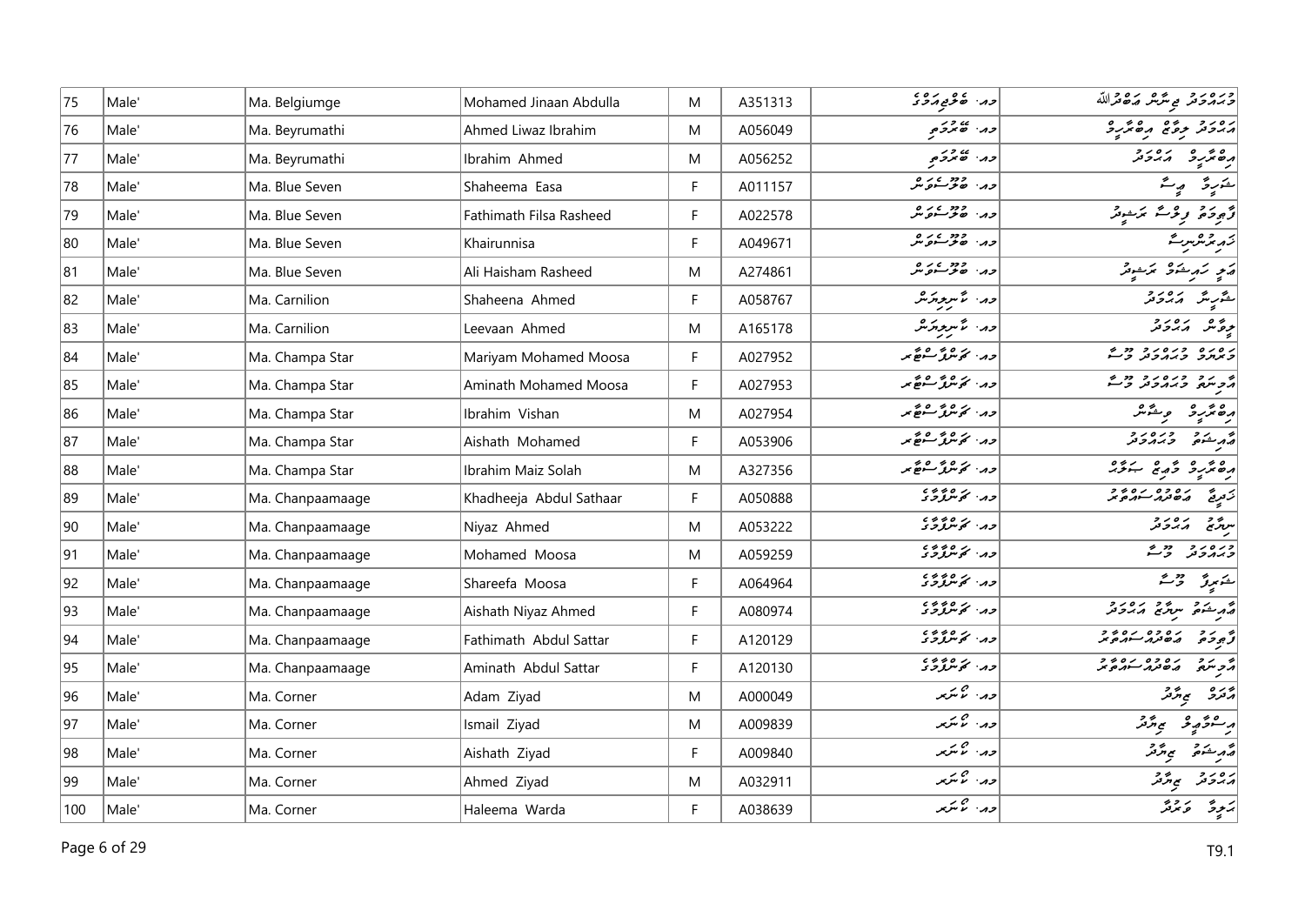| 101 | Male' | Ma. Corner        | Fathimath Ziyad             | F           | A038640 | حەر، ئۈنىتىرىيە                       | أوَّجِوحَةً مُرِيَّزَتَرُ                                            |
|-----|-------|-------------------|-----------------------------|-------------|---------|---------------------------------------|----------------------------------------------------------------------|
| 102 | Male' | Ma. Corner        | Aminath Shooza              | F           | A038654 | وە، ئائىرىمە                          | ړ د سرچ<br>مشترمج                                                    |
| 103 | Male' | Ma. Corner        | Abdul Rahman Umar Kaleyfaan | M           | A056333 | دە. ، ئابى <i>ت</i> ىر                | , ס כ ס ג ס ג ס ג כ ג ב ג ב ב<br>ג ס ב ג ג ג ב ייג - ג ב ייג צ ב ייג |
| 104 | Male' | Ma. Corner        | Umar Ziyad                  | M           | A059067 | وە، ئەنئەپر                           | ەر ئەسىم ئەر                                                         |
| 105 | Male' | Ma. Corner        | ABDULLA ZIYAD               | M           | A059272 | وە، ئائىرىمە                          | أرة قرالله بمجرمر                                                    |
| 106 | Male' | Ma. Daizy Villa   | Raheema Abdul Gadir         | $\mathsf F$ | A012907 | دە. "ئې <i>و</i> مۇ                   | ر په ده ده ده د د                                                    |
| 107 | Male' | Ma. Daizy Villa   | <b>Abdul Gadir</b>          | M           | A035408 | دە. "ئې <i>و</i> مۇ                   | ر ٥ و ٥ و پر و<br>پرڪ <sup>و</sup> رڪو ترمر                          |
| 108 | Male' | Ma. Daizy Villa   | Fathmath Nazima             | F           | A040509 | دە. ئ <sup>ې</sup> پ <sub>ې</sub> وگړ | وً و دو سمود                                                         |
| 109 | Male' | Ma. Daizy Villa   | Ameena Abdul Gadir          | F           | A040630 | ره. "ې پوځه                           | أرَوٍ مَّرَ الْمُعَامَّةِ وَمَعْ مِنْ مِنْ                           |
| 110 | Male' | Ma. Daizy Villa   | Hassan Naeem                | M           | A093374 | ره. <sup>م</sup> ېم پوځه              | ترسكس الكهرفى                                                        |
| 111 | Male' | Ma. Dhathurunaage | Hamid Fuad                  | M           | A027599 | ر و و و د و<br>وړ ۰ تره ترس           | يُرْحِدُ وُيُرْتَرُ                                                  |
| 112 | Male' | Ma. Dhathurunaage | Hafsa Ibrahim               | F           | A038558 | ر و و و د و<br>وړ .   تره ترس         | بروج مصريره                                                          |
| 113 | Male' | Ma. Dhathurunaage | Dr. Raheema Abdul Raheem    | F           | A047013 | ر د د و د و د<br>وړ ۰ تره پرس         | צפי ג'ול נפרסי פ                                                     |
| 114 | Male' | Ma. Dhathurunaage | Ibrahim Fuad                | M           | A047493 |                                       | دە ئەر ئەد                                                           |
| 115 | Male' | Ma. Dhathurunaage | Aminath Manike              | F           | A047494 | ر و و و د و<br>وړ٠ تره ترس            | ا محمد سر محمد من<br>محمد سر محمد سر من                              |
| 116 | Male' | Ma. Dhathurunaage | Aishath Nasiha              | F           | A047710 | ر و و و د و<br>وړ ۰ تره پرس           | ۇرمۇق ئىبر                                                           |
| 117 | Male' | Ma. Dhathurunaage | Haneefa Ibrahim             | F           | A071797 | ر د د و د د و<br>وړ ۰ تره پرس         | بَسِرْ رەمْر                                                         |
| 118 | Male' | Ma. Dhathurunaage | Fathimath Shawshan          | F           | A077792 | ر و و و د و<br>وړ٠ تره ترس            | شەرق شەكىر<br>و په پر د                                              |
| 119 | Male' | Ma. Dhathurunaage | Hisham Saeed                | M           | A095819 | ر و و و و د و<br>وړ ۰ تره ترسر        | برڪو ڪ <i>مي</i> ٽر<br>پ                                             |
| 120 | Male' | Ma. Dhathurunaage | Madheeha Jameel             | $\mathsf F$ | A128477 | ر و و و د و<br>وړ ۰ تره ترس           | ر <i>ُ پر ت</i> َ وَ وَ وَ                                           |
| 121 | Male' | Ma. Dhathurunaage | Muash Mohamed Fuad          | M           | A150282 | ر و و و پر<br>وړ ۰ ترجو برسر          | وه و وره د و ود و<br>حهشو حدماو ترمان                                |
| 122 | Male' | Ma. Dhathurunaage | Hushama Saeed               | F           | A160099 | ر و و و د و<br>وړ٠ تره پرس            | ریشوی کمپروتر                                                        |
| 123 | Male' | Ma. Dhathurunaage | Hushma Saeed                | F           | A160100 | ر و و و و د و<br>وړ ۰ تره ترسر        | جره محمد سنتمو تر                                                    |
| 124 | Male' | Ma. Dhathurunaage | MOHAMED ARSALAN ALI         | M           | A330103 | ر د د و د د و<br>وړ ۰ تره پرس         | ورەر د در در ده د                                                    |
| 125 | Male' | Ma. Dhathurunaage | Ahmed Shaaz Hamid           | M           | A340916 | ر و و و و و و<br>وړ٠ ترجو برسر        | ره د و دوم د و د                                                     |
| 126 | Male' | Ma. Dhathurunaage | Mohamed Zayan Saneef        | M           | A355796 | ג כ ב ב ב ב<br>כ ג ·   تره و سرس      | ورەر دېرەھ جس ب                                                      |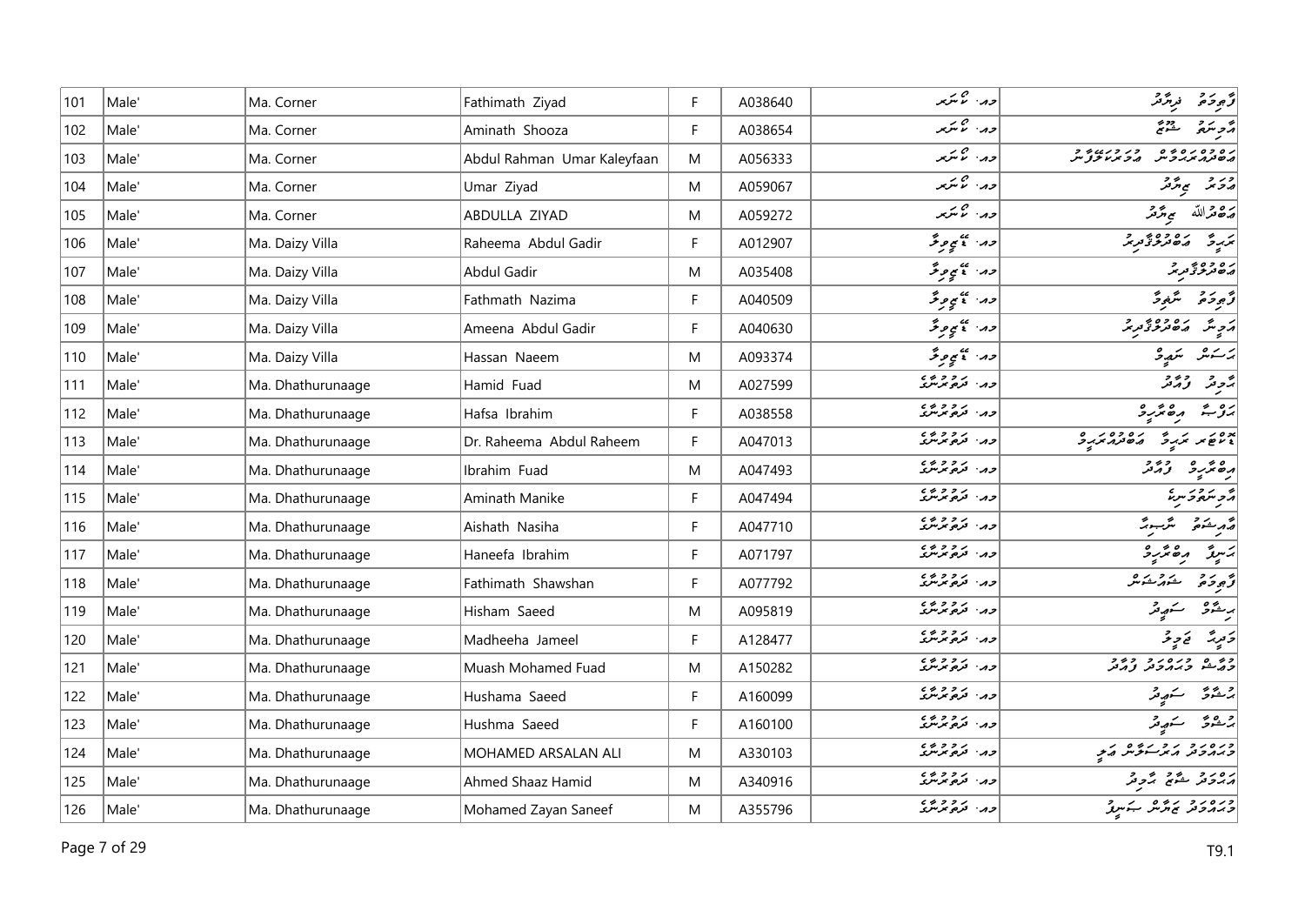| 127 | Male' | Ma. Dhathurunaage   | Ali Shaan Hamid            | M  | A366444 | ر و و و د و<br>وړ ۰ تره پرس                | ړَ پِه شَمَر بُرُونْز                                            |
|-----|-------|---------------------|----------------------------|----|---------|--------------------------------------------|------------------------------------------------------------------|
| 128 | Male' | Ma. Dhekunu Innaage | Maryam Nazima Mohamed Faiz | F. | A022293 | در ۰ تره شهر سرسری                         |                                                                  |
| 129 | Male' | Ma. Dhekunu Innaage | Azeeza Moosa               | F  | A023700 | در ۰ تره شهر سرسری                         | أرشي فتح فتستنسخ                                                 |
| 130 | Male' | Ma. Dhekunu Innaage | Mariyam Lisa Nazim         | F  | A167262 | ور وروم شهر شرش                            | دورو ریشه شرد                                                    |
| 131 | Male' | Ma. Dhekunu Innaage | Aminath Yuha Nazim         | F  | A349648 | ور. ورا شهر شریک                           | أأدمره وديد منتجر                                                |
| 132 | Male' | Ma. Dhonna          | Aminath Zeeniya            | F  | A037690 | د پر مور<br>د کرس                          | أأروبتكم بمستر                                                   |
| 133 | Male' | Ma. Dhonna          | Ali Khaleel                | M  | A041226 | دړ٠ ترسرس                                  | أشي التاريخ                                                      |
| 134 | Male' | Ma. Dhonna          | Fathimath Ismail           | F  | A047730 | دړ٠ ترسرس                                  | ومرد مشوره                                                       |
| 135 | Male' | Ma. Dhonna          | Hawwa Zifla                | F  | A076614 | حەر بىر تەرى <i>گە</i>                     | رەۋ بىرقى                                                        |
| 136 | Male' | Ma. Dhonna          | Mariyam Shaheeda           | F  | A076674 | دړ بیرمرس                                  | و ورو شریگر                                                      |
| 137 | Male' | Ma. Dhonna          | Sadhna Abdulla             | F. | A078142 | حەر بىر تەرى <i>گە</i>                     | حديثر مكافرالله                                                  |
| 138 | Male' | Ma. Dhonna          | Asiya Abdulla              | F  | A144828 | دە. ئۇش ئىر                                | أصلحته وكالمقاللة                                                |
| 139 | Male' | Ma. Dhonna          | Athika Abdulla             | F  | A144875 | دە. ئۇس ئىر                                | أصمح سنتم وسكرالله                                               |
| 140 | Male' | Ma. Dhonna          | Xidna Abdullah             | F  | A144876 | دړ . ترسرس                                 | بج تمريمً كَ كَمَ تَعْرَاللّهَ                                   |
| 141 | Male' | Ma. Dhonna          | MOHAMED EVAN ZAHIR         | M  | A332465 | دە. ئۇش ئىر                                | ورەرو رۇھ ئىرى                                                   |
| 142 | Male' | Ma. Dhonna          | Ismail Egan Zahir          | M  | A364835 | دړ٠ تر ټرينر                               | رە ئەھرىم رېتىش ئىرىتى<br>مەسىم ئىچى سىرىتى<br>مەر شىم ئىستىم ئى |
| 143 | Male' | Ma. Dorency Villa   | Aishath Nazima             | F  | A035645 | حەر، مىم تەرىپ مورى<br>جەنبە ئامگەنلىرىسوم |                                                                  |
| 144 | Male' | Ma. Dorency Villa   | Ahmed Musthaeen            | M  | A045484 | حەر، ، ، ئۈچۈسىدە ئەتىر                    | ره د د ده مرض                                                    |
| 145 | Male' | Ma. Dorency Villa   | Fathimath Nahla            | F. | A073537 | حەر، قىم ئۈرگىر مورىخە                     | أزَّبِوحَمْ سَرَرْتُرْ                                           |
| 146 | Male' | Ma. Dorency Villa   | Hawwa Moosa                | F  | A083599 | حەر، ، ، ئەرمىز سورىچە<br>ئ                | پره په دوسته                                                     |
| 147 | Male' | Ma. Dorency Villa   | Ismail Shimam              | M  | A098847 | در ، ، ، ، مره مره و محر                   | بر شۇرچە ھەدىرى                                                  |
| 148 | Male' | Ma. Dorency Villa   | Ibrahim Misfah             | M  | A099346 | در، عمر شروع                               |                                                                  |
| 149 | Male' | Ma. Dorency Villa   | Abdulla Hussain            | M  | A099999 | در ، ، ، برگر موځه                         | مَدْهَ مِنْ اللَّهُ مَنْ سَوْرِ مِنْ                             |
| 150 | Male' | Ma. Dorency Villa   | Ali Inan                   | M  | A104566 | دە. ، ، ئەرمىر سورى<br>م                   | ەكىيە مەنىشى                                                     |
| 151 | Male' | Ma. Dorency Villa   | Aminath Nawal              | F  | A121799 | دە. ، ئەنگەرسوم <b>ۇ</b>                   | أأزجه سرائده المسترجمة                                           |
| 152 | Male' | Ma. Dorency Villa   | MOHAMED NAISH NASIH        | M  | A161167 | دە. ، ، ئەرىرىسومە ئە                      | ورەرو شرىق شب                                                    |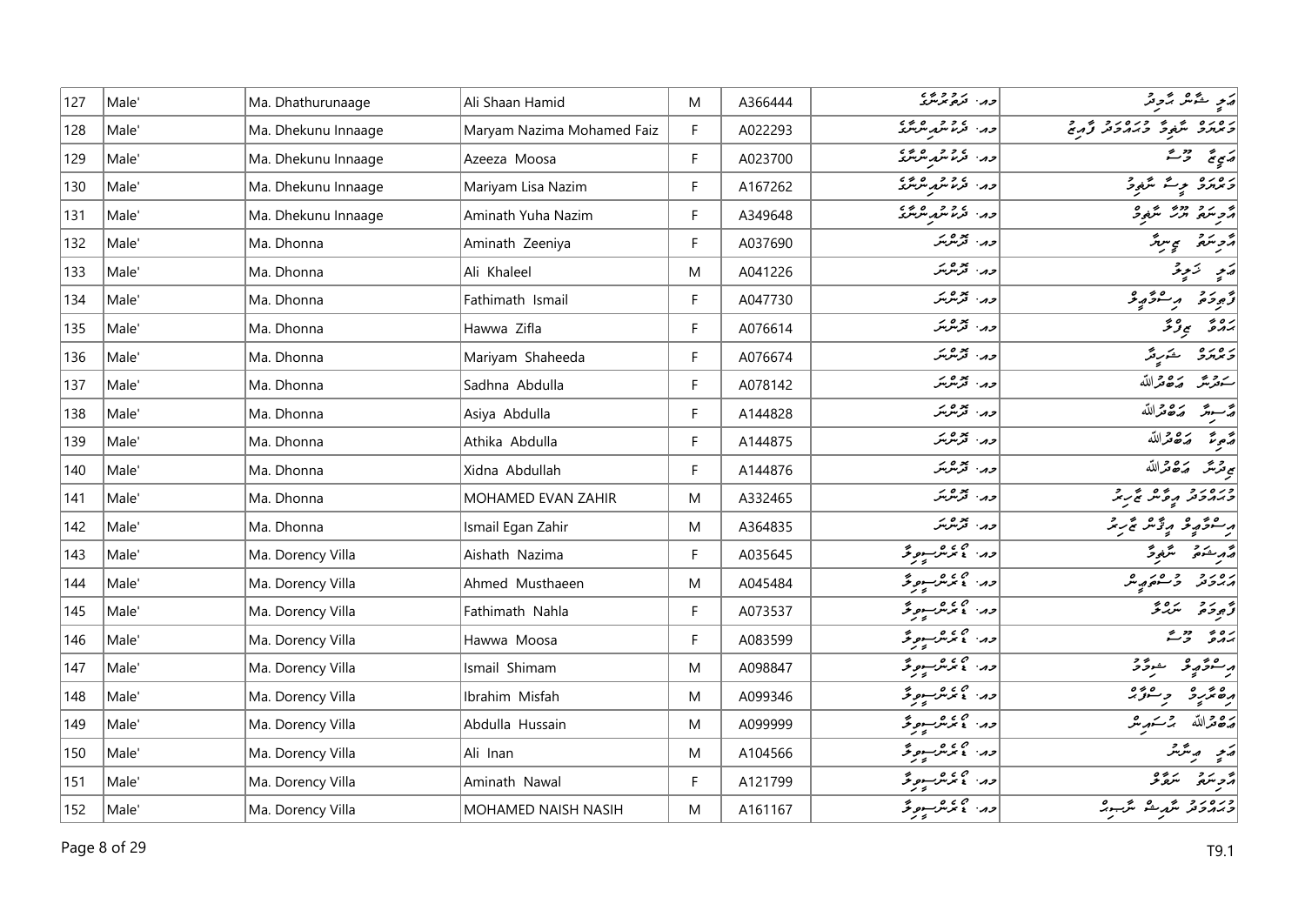| 153 | Male' | Ma. Dorency Villa | Moosa Nazeel                      | M  | A167079 | <br> دە.، ، ئۈمىرسومۇ                       | ژ ئە سَرىپ ئى                                                                       |
|-----|-------|-------------------|-----------------------------------|----|---------|---------------------------------------------|-------------------------------------------------------------------------------------|
| 154 | Male' | Ma. Dorency Villa | Mariyam Najula                    | F  | A167109 | دە. ، ئىگەشرىيەتر                           | د ۱۵ د ۱۵ د وي                                                                      |
| 155 | Male' | Ma. Dorency Villa | Hawwa Naisha Nasih                | F  | A339416 | حەر، ، ئەترىش ھەرىپە ئەتەر                  | رە ئە شەڭ شىر                                                                       |
| 156 | Male' | Ma. Dorency Villa | Moohath Ahmed Musthaeen           | F  | A341340 | <sub>دە، ،</sub> ، ئەمەرسى <i> ئە</i>       | מג כ גם ג כ כ כ ג ס.<br>כ ג ב הג כ ב כ ה כ ה כ                                      |
| 157 | Male' | Ma. Dorency Villa | Maahi Ahmed Musthaeen             | M  | A341341 | <sub>حەم</sub> ، ، ئ <sub>ە</sub> ئەرىسى ئە | و در در در در در و                                                                  |
| 158 | Male' | Ma. Dusk          | Abdul Rahman Abdul Hakeem         | M  | A032030 | 200117                                      | גם כם גם כבי גם כם גם.<br>גם נקו <i>ג גב</i> ית נגם נק <i>ב</i> ג עב                |
| 159 | Male' | Ma. Dusk          | Mohamed Ziyadh                    | M  | A141235 | 2001172                                     | כנסנב <sub>א</sub> תב.<br>כגובנג אתב.                                               |
| 160 | Male' | Ma. Dusk          | Adam Ziyadh                       | M  | A205771 | $222 - 3$                                   | ر<br>1978 - موردگر                                                                  |
| 161 | Male' | Ma. Faarish       | Mohamed Shiruhan Rasheed<br>Moosa | M  | A073901 | دە. ئۇ برىشە                                | وره رو مسرون و مسرور در در در در در این کشور و مسر<br>د بر بروتر شوبر پر شریر و مسر |
| 162 | Male' | Ma. Fari Fari     | Fathuhiyaa Moosa                  | F  | A073074 | در زیرزیر                                   | أزهر مرد ورم                                                                        |
| 163 | Male' | Ma. Fari Fari     | Fathimath Sahuza                  | F  | A078379 | در کردگار<br>  در کردگار                    | و مورد مسرد و                                                                       |
| 164 | Male' | Ma. Fasmoo        | Mohamed Rasheed                   | M  | A038933 | בוגי تۆسىق                                  | وره رو کرشونر<br>د <i>براد د</i> ر کرشونر                                           |
| 165 | Male' | Ma. Fasmoo        | Saffa Mohamed                     | F  | A124041 | בני קבייב                                   | ره د دره دو<br>سهرتی وبردونر                                                        |
| 166 | Male' | Ma. Fasmoo        | Sammah Mohamed Rasheed            | M  | A331969 | دە. ئەسىر                                   | ر ۵ ۶ و د ۶ د ۶ د عرشوند<br>سهروبر وبرووند برشوند                                   |
| 167 | Male' | Ma. Faza          | Mohamed Abdul Qadhir              | M  | A073409 | د پر کوچ                                    | ورەر دە دەپرىر<br>دىرمەد مەمرىرتىرىر                                                |
| 168 | Male' | Ma. Fehunuge      | Aminath Rifau                     | F  | A039014 | وړ کې د وې                                  | ג ב ייטב ו ייני ג                                                                   |
| 169 | Male' | Ma. Fehunuge      | Arifa Hassan                      | F  | A039015 | وړ ورس                                      | ەتىمىرۇ - ئەستەنگە                                                                  |
| 170 | Male' | Ma. Fehunuge      | Abdul Raheem                      | M  | A039046 | وړ کې د وې                                  | ره وه در ه<br>مه همدم مربر و                                                        |
| 171 | Male' | Ma. Fehunuge      | Hussain Rifau                     | M  | A092433 | وړ ورس                                      |                                                                                     |
| 172 | Male' | Ma. Fehunuge      | Aishath Rifau                     | F  | A092434 | وړ ورس                                      |                                                                                     |
| 173 | Male' | Ma. Fehunuge      | Ibrahim Rifau                     | M  | A308741 | وړ ورس                                      |                                                                                     |
| 174 | Male' | Ma. Fehunuge      | Hassan Rifau                      | M  | A308742 | وړ ورس                                      |                                                                                     |
| 175 | Male' | Ma. Fehunuge      | Adam Rifau                        | M  | A338039 | وړ ورس                                      | أزمره برؤم                                                                          |
| 176 | Male' | Ma. Fehunuge      | Fathimath Rifa                    | F. | A338040 | وړ ورس                                      | و محمود معرقه                                                                       |
| 177 | Male' | Ma. Fehunuge      | Ismail Rifau                      | M  | A338042 | وړ ورسری                                    | ر شۇر ئەر بىرۇر                                                                     |
|     |       |                   |                                   |    |         |                                             |                                                                                     |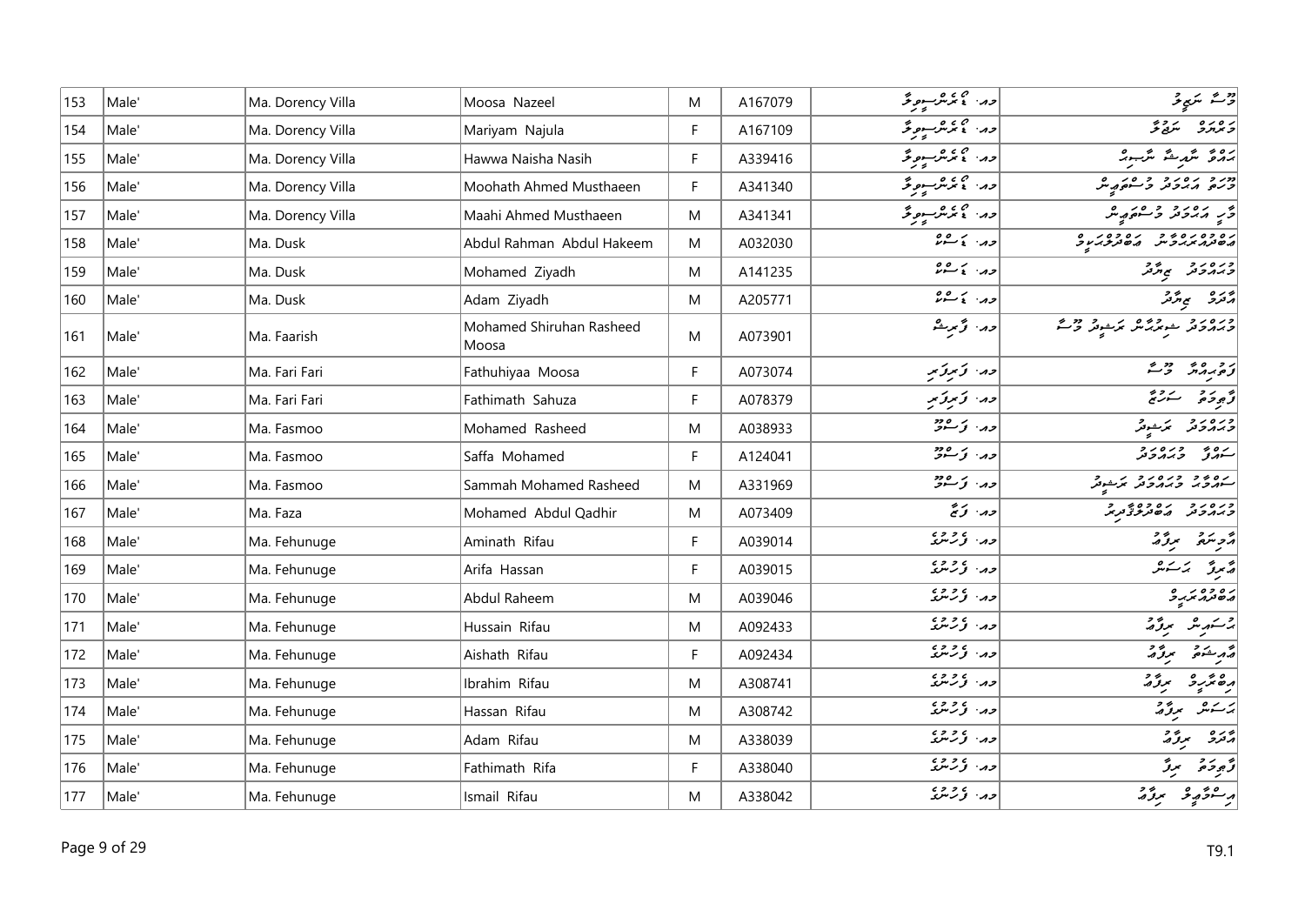| 178 | Male' | Ma. Felix           | Aishath Fazla       | F  | A032005 | دە. ئۈرەم                           | أشهر مشتمر وتميحر              |
|-----|-------|---------------------|---------------------|----|---------|-------------------------------------|--------------------------------|
| 179 | Male' | Ma. Felix           | Shakeela Hussain    | F. | A099676 | دەر، ئۇمەم م                        | لشورق برستهرش                  |
| 180 | Male' | Ma. Felix           | Fathimath Mafaashil | F. | A327976 | دە. ئەربىمى                         | و ده دو دو.                    |
| 181 | Male' | Ma. Feridhoo Hiya   | Hassan Madhy        | M  | A033759 | دړ٠ ز ټروگر تر                      | پرستمبر او محمد                |
| 182 | Male' | Ma. Feridhoo Hiya   | Mohamed Maadhy      | M  | A047344 | حەر ب <sup>ە</sup> ئۇ بىر قەرىبەرگە | وره رو و محمد                  |
| 183 | Male' | Ma. Feridhoo Hiya   | Moosa Nasih         | M  | A065221 | حەر، ئۇ برقرىرى <i>ر</i>            | ارح متن مراجع                  |
| 184 | Male' | Ma. Feridhoo Hiya   | Yafiu Ibrahim       | M  | A066312 | در و برور و                         | أثروه مقتررة                   |
| 185 | Male' | Ma. Feridhoo Hiya   | Yamin Ahmed         | M  | A077904 | حەر ، ئ <i>ۇ بو</i> ترىرى <i>گە</i> | پر په پره پر د                 |
| 186 | Male' | Ma. Feridhoo Hiya   | Yasir Ahmed         | M  | A095795 | حەر ، ئۇ ئىرقەرىدىگە                | أثر سوير المربر والمحمد        |
| 187 | Male' | Ma. Feridhoo Hiya   | Aminath Shirumeena  | F  | A114021 | حەر ، ئ <i>ۇ بودتر</i> ىدىگر        | أقرحتموه المستوجد يتر          |
| 188 | Male' | Ma. Fine Shade      | Abdulla Rasheed     | M  | A039917 | در که مرسمی دی                      | أرة فرالله تمر وقر             |
| 189 | Male' | Ma. Fine Shade      | Mohamed Adhulee     | M  | A064795 | در که رسم شوی                       | دره در در در در در در با       |
| 190 | Male' | Ma. Fine Shade      | Fathimath Akreema   | F  | A064796 | حەر بۇ مەھقق                        | أوجوحهم أكرام موجر             |
| 191 | Male' | Ma. Fine Shade      | Mareena Adam        | F  | A069428 | در. نور شر <u>می</u> و              | كە ئەر ئەر ئەر                 |
| 192 | Male' | Ma. Fine Shade      | Aishath Aroosha     | F  | A077859 | حدس ورشرعية و                       | أور شكوته وكالمرجع             |
| 193 | Male' | Ma. Fine Shade      | Ibrahim Irudhadh    | M  | A099230 | در. زرششه                           | رە ئۆر ئەمەتگەر                |
| 194 | Male' | Ma. Fine Shade      | Dhon Kabulo         | F  | A333124 | حدس ورشرعية و                       | پر ہ ر د بر<br>تر سربر ہ بر    |
| 195 | Male' | Ma. Fine Shade      | Hawwa Ulfa          | F. | A335050 | در. زَرِسْتُ صَحیفی                 | ره و وه<br> پروژ دوو           |
| 196 | Male' | Ma. Fine Shade      | Mariyam Isha Ahmed  | F  | A352081 | در زر ششن                           | و مرمز و شه کرورو              |
| 197 | Male' | Ma. Fine Shade      | Aishath Imsha Ahmed | F  | A352082 | در که مرسمی چیم                     | م المستوفر المركب المركب والمر |
| 198 | Male' | Ma. Fine Shade      | Ahmed Aiman         | M  | A354561 | در. زرشهه                           | أرور ومركبه                    |
| 199 | Male' | Ma. Firaavaru       | Fathimath Waheedha  | F  | A028131 | در و برّوند                         | أوالمحافظ والمحافية            |
| 200 | Male' | Ma. Firaavaru       | Ahmed Firas         | M  | A305004 | دړ٠ وبرڅو بر                        | رور دیگر                       |
| 201 | Male' | Ma. Fiyajahaage     | Hawwa Zahira        | F  | A035566 | وړ٠ و پرو ځري                       | برە ئەرىئە                     |
| 202 | Male' | $ M$ a. Fiyajahaage | Mohamed Hameen      | M  | A036576 | وړ و پرې رو                         | ورورو ځېږم                     |
| 203 | Male' | Ma. Fiyajahaage     | Aminath Raiheen     | F  | A047724 | دړ٠ و ترکي ر دي                     | أأترجع بمدربار                 |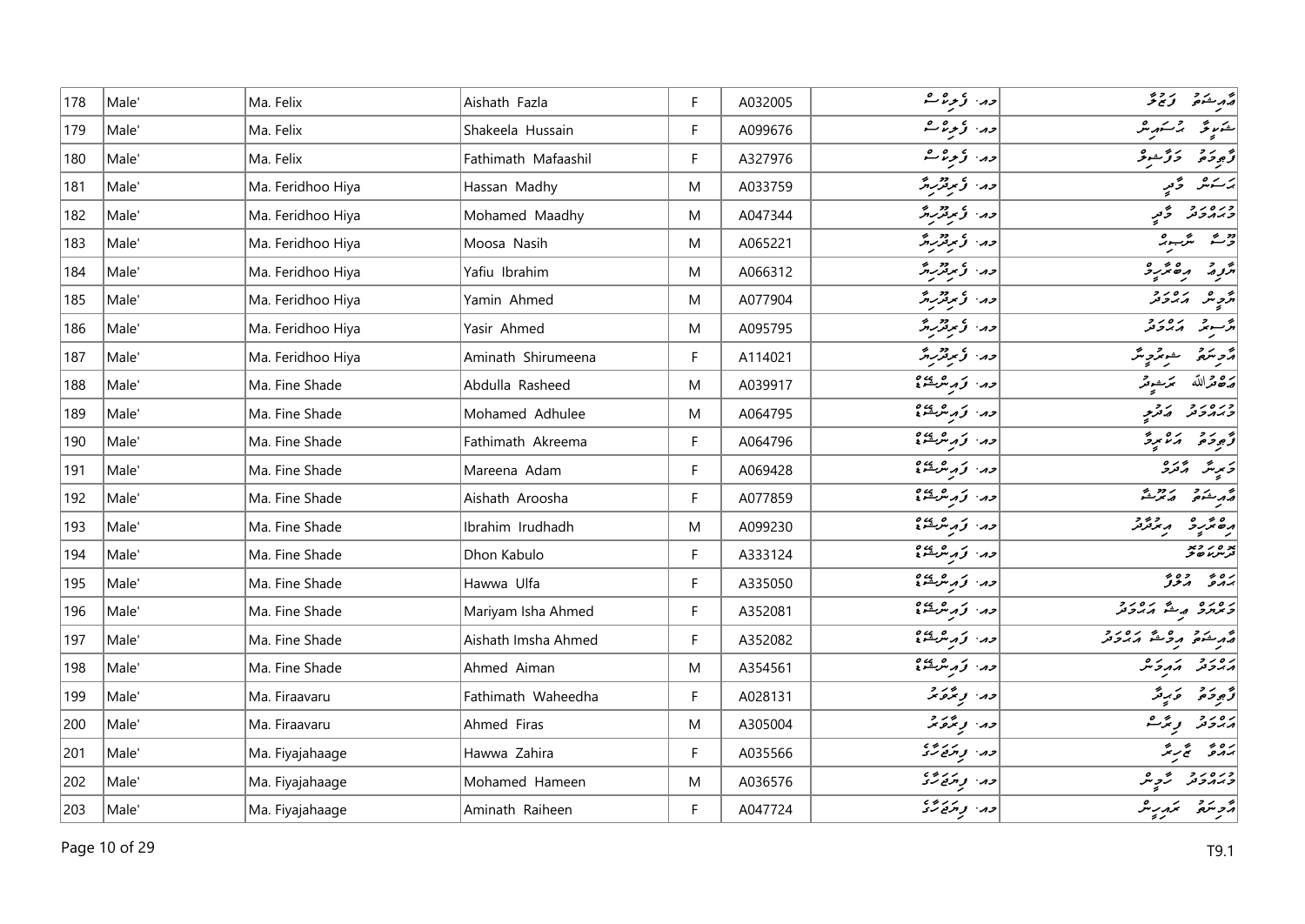| 204 | Male' | Ma. Fiyajahaage  | Aishath Ireen                        | F         | A047725 | وړ. و پرې روځ<br> -                         | أقمر يشكم أتمر بريثر                            |
|-----|-------|------------------|--------------------------------------|-----------|---------|---------------------------------------------|-------------------------------------------------|
| 205 | Male' | Ma. Fiyajahaage  | Abdul Raheem Moosa                   | ${\sf M}$ | A047728 | وړ٠ و پر <sub>ک</sub> ر د د                 | גם כסגפ כי                                      |
| 206 | Male' | Ma. Fiyajahaage  | Aishath Nawah Hameen                 | F         | A325710 | وړ و ترځ ري                                 | قەرشوم ئىرق ئەچ                                 |
| 207 | Male' | Ma. Fiyajahaage  | Laamiu Mohamed Saleem                | M         | A326690 | ود و تریخ رو                                | تحوير وبرەبرو سوپى                              |
| 208 | Male' | Ma. Fonilunboage | Mohamed Arif                         | M         | A010915 | בו צ'ייקביינסיצי                            | ورەر د پرو                                      |
| 209 | Male' | Ma. Fonilunboage | Aminath Naisha Mohamed               | F         | A113797 | בו צ'יקב'יקס'                               | أترضع شرك ورودد                                 |
| 210 | Male' | Ma. Golden Ray   | Ahmed Rizwy                          | M         | A148092 | 00 - 00 - 02<br>حەد - 2 <del>2</del> 3 سرچر | رەرد برخم                                       |
| 211 | Male' | Ma. Golden Ray   | Hussain Rasheed                      | M         | A148093 | ەم بەھ بەھ بەر<br>جەم بىرىمىتى ئىس          | برسكهاش الكرسوفر                                |
| 212 | Male' | Ma. Golden Ray   | Mariyam Rizmeen                      | F         | A148998 | ە دەر دەر.<br>دەر كەنزى سرىر                |                                                 |
| 213 | Male' | Ma. Golden Ray   | Ali Rizwy                            | M         | A162794 | ەم بەھ بەھ بەر<br>جەم بىرىمىتى ئىس          | أوسمع سرج حر                                    |
| 214 | Male' | Ma. Golden Ray   | Midhhath Rizwy Saleem                | M         | A283027 | ەم بەھ بەھ بەر<br>جەم بىرىمىتى ئىس          | د در در برخ و سکوری                             |
| 215 | Male' | Ma. Golden Ray   | Rashla Rasheed                       | F         | A354563 | 0 م 0 م 0 م 2<br>1 م 7 م 7 م م برنيز        | يرجع فللمستعمر                                  |
| 216 | Male' | Ma. Gomaage      | Ahmed Ishan                          | ${\sf M}$ | A007330 | پر پر دی<br>وړ کوک                          | أرەر د شەھ                                      |
| 217 | Male' | Ma. Gomaage      | Zubaida Ahmed Gasim                  | F         | A012802 | پر پر دی<br>وړ کوک                          | ة قام قرير من تحب تحرير و                       |
| 218 | Male' | Ma. Gomaage      | Abdulla Ishan Waheed                 | M         | A012978 | پر پره د<br>وړ کوک                          | أرَهْ قَدْاللّهَ مِرْ شَمَّتْرَ عَ بِرِقْرَ     |
| 219 | Male' | Ma. Gomaage      | Ibrahim Ishan                        | M         | A045694 | پر پرول<br>وړ کوک                           | رەنزىرو بېشىر                                   |
| 220 | Male' | Ma. Gomaage      | Ali Ishan Waheed                     | M         | A050368 | پر بود و<br>وړ کوک                          | أرزمي أرستمس وكرفر                              |
| 221 | Male' | Ma. Gomaage      | MOHAMED MAISHAN ALI<br><b>WAHEED</b> | M         | A167677 | پر پر پر د<br>وړ کوک                        | ورەرو كېرىشى كەي كېرى                           |
| 222 | Male' | Ma. Gomaage      | Mohamed Rizan Ahmed                  | ${\sf M}$ | A361945 | پر پر پر د<br>ور                            | وره روسره ده ره رو<br>د بر روتر مریم شر مربروتر |
| 223 | Male' | Ma. Gumree       | Hafsa Ibrahim                        | F         | A079101 | وړ کوي                                      | پروٹ مرہ محرر د                                 |
| 224 | Male' | Ma. Gumree       | Hamdha Ibrahim                       | F         | A090696 | دړ. وومړ                                    | ره ده پره                                       |
| 225 | Male' | Ma. Gumree       | Ahmed Abdul Azeez                    | M         | A146917 | وړ کوي                                      | גפגב גפבפגם<br>הגבע השיניבה <sub>א</sub> ש      |
| 226 | Male' | Ma. Gumree       | Hudhna Ibrahim                       | F         | A267662 | وړ کوي                                      | ووء مقتررة                                      |
| 227 | Male' | Ma. Gumree       | Malaak Ibrahim                       | F         | A344407 | ور. دوبر                                    | ژیڅ نه<br>ە ھەترىر ۋ                            |
| 228 | Male' | Ma. Gumree       | Hassan Hazim                         | ${\sf M}$ | A373402 | وړ ووي                                      | پرستیں گے پی و                                  |
|     |       |                  |                                      |           |         |                                             |                                                 |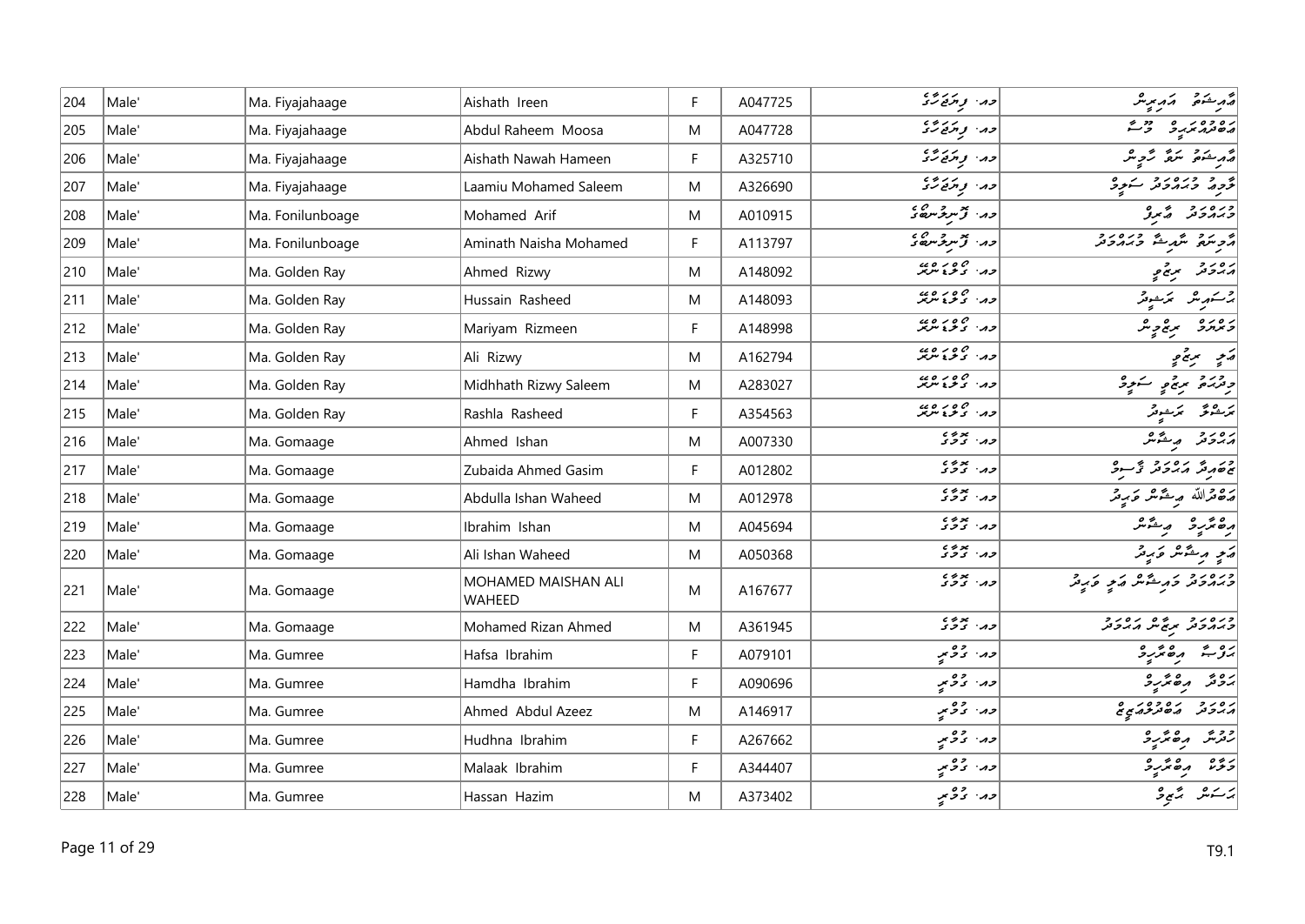| 229 | Male' | Ma. Gumree       | Hussain Hazim          | M           | A379580 | وړ کړ وه مړ                          | جەسىر شەرقىي تەرى <u>ج</u>                      |
|-----|-------|------------------|------------------------|-------------|---------|--------------------------------------|-------------------------------------------------|
| 230 | Male' | Ma. Gumree       | Samha Abdul Azeez      | F           | A386279 | دە دەپر                              | ره د محمد ده د د د<br>سرد پر محمد در د          |
| 231 | Male' | Ma. Gumree       | Malaka Abdul Azeez     | $\mathsf F$ | A386280 | دړ. ووبر                             | د ده په ده وه د په و                            |
| 232 | Male' | Ma. Gumree Hiya  | Mohamed Ahusan         | M           | A074108 | حەربە ئەھمىرىدىگە                    | ورەرو رەپ                                       |
| 233 | Male' | Ma. Gumree Hiya  | Fathmath Layaal        | $\mathsf F$ | A093932 | وړ٠ وو پرېد<br>در                    | توجوخوا المرواد                                 |
| 234 | Male' | Ma. Gumree Hiya  | Aminath Lubna          | $\mathsf F$ | A093939 | وړ٠ وو پر پر<br>وړ٠ وو پر پر         | أأدبتم وفقا                                     |
| 235 | Male' | Ma. Gumree Hiya  | Amsooda Ibrahim        | F           | A093956 | وړ٠ وو پرېدگر<br>در                  | גם בכל תסתיק                                    |
| 236 | Male' | Ma. Gumree Hiya  | Mariyam Hudha          | F           | A099850 | وړ٠ وو پرېر<br>در                    | ر ه ر ه<br><del>ر</del> بربرگر<br>رژگر          |
| 237 | Male' | Ma. Gumree Villa | Mausooma Jaleel        | F           | A042193 | <br> در ، د د بره بو د               | ر د دو.<br>وړښتو<br>تع و قر                     |
| 238 | Male' | Ma. Gumree Villa | Mabrook Rasheed        | M           | A064185 | در و و مړه د گ                       | ره دوه<br>د <i>ه بورد</i> کرشونگر               |
| 239 | Male' | Ma. Gumree Villa | Fathimath Maha Rasheed | F           | A064812 | دە. ، ئۇ ئېروگ                       | و ده در تر شود                                  |
| 240 | Male' | Ma. Gumree Villa | Ahmed Saaih Rasheed    | M           | A065422 | در گوهم دگر<br>  در گوهم دگر         | رەرو گەرۇ بەلىر                                 |
| 241 | Male' | Ma. Gumreege     | Abdul Hakeem Ali       | M           | A012455 | وړ٠ دو برد                           | גם כסגים בת                                     |
| 242 | Male' | Ma. Gumreege     | Sameeha Abdul Hakeem   | $\mathsf F$ | A064331 | وه وه د<br>وه دومړه                  | سكور مەھ برە دەر ب                              |
| 243 | Male' | Ma. Gumreege     | Muhammed Amr Mawjood   | M           | A338351 | در وویږي                             | כנסגב גם כ גבדבם<br>בגמבת מכינ במשת             |
| 244 | Male' | Ma. Haivakaruge  | Thuma Ahmed            | F           | A022294 | حەر سەر ئەرەپە                       | כבי גם גב<br>הפיד הגיביה                        |
| 245 | Male' | Ma. Haivakaruge  | Ahmed Fulhu            | M           | A044233 | وړ٠ ز <sub>مر</sub> ونه ده           | ر ە ر د د د<br>مەركىزى                          |
| 246 | Male' | Ma. Haivakaruge  | Mahdi Ahmed            | M           | A044238 | در زروندی<br>در زرون <sub>م</sub> رد | د د په د د د<br>  د کري په مداد د               |
| 247 | Male' | Ma. Haivakaruge  | AHMED NAWAZ            | M           | A044309 | حەر سەر ئەرەپىي<br>مەسىر             | גם גם גובה<br>הגבת יינפה                        |
| 248 | Male' | Ma. Haivakaruge  | Mohamed Misthoh        | M           | A046917 | حەر سەر ئەرەبىي<br>مەنبەر ئەرەبىي    | ورەرو دىسى<br><i>دىد</i> رونر وسى <i>بى</i> ر   |
| 249 | Male' | Ma. Haivakaruge  | Ashia Leela Ahmed      | $\mathsf F$ | A051865 | בורי ה'תפטיבב                        | أده المستقر المتحفر أوراد                       |
| 250 | Male' | Ma. Haivakaruge  | Mauroof Ahmed          | M           | A052250 | בו. ה'תפטיבי                         | י כמים יים ייביק<br>המיידע מייביק               |
| 251 | Male' | Ma. Haivakaruge  | SHARA MAUROOF AHMED    | $\mathsf F$ | A053188 | בגי ה'תפטיבי                         | ش د د د ده د د د د<br>شرکتر او پر تر او براو تر |
| 252 | Male' | Ma. Haivakaruge  | Irasha Ahmed           | F           | A056590 | وړ٠ ز <sub>مر</sub> ونه ده           | د بگرشگاه امر د در د                            |
| 253 | Male' | Ma. Haivakaruge  | Muaz Ahmed             | M           | A057981 | בורי ה'תפטיבי                        | و و ده دور و                                    |
| 254 | Male' | Ma. Haivakaruge  | Markin Mauroof Ahmed   | M           | A147267 | در که عروم مردم<br> -                | و معالم دودوه بره دو.<br>د ماس دوموز اوبردند    |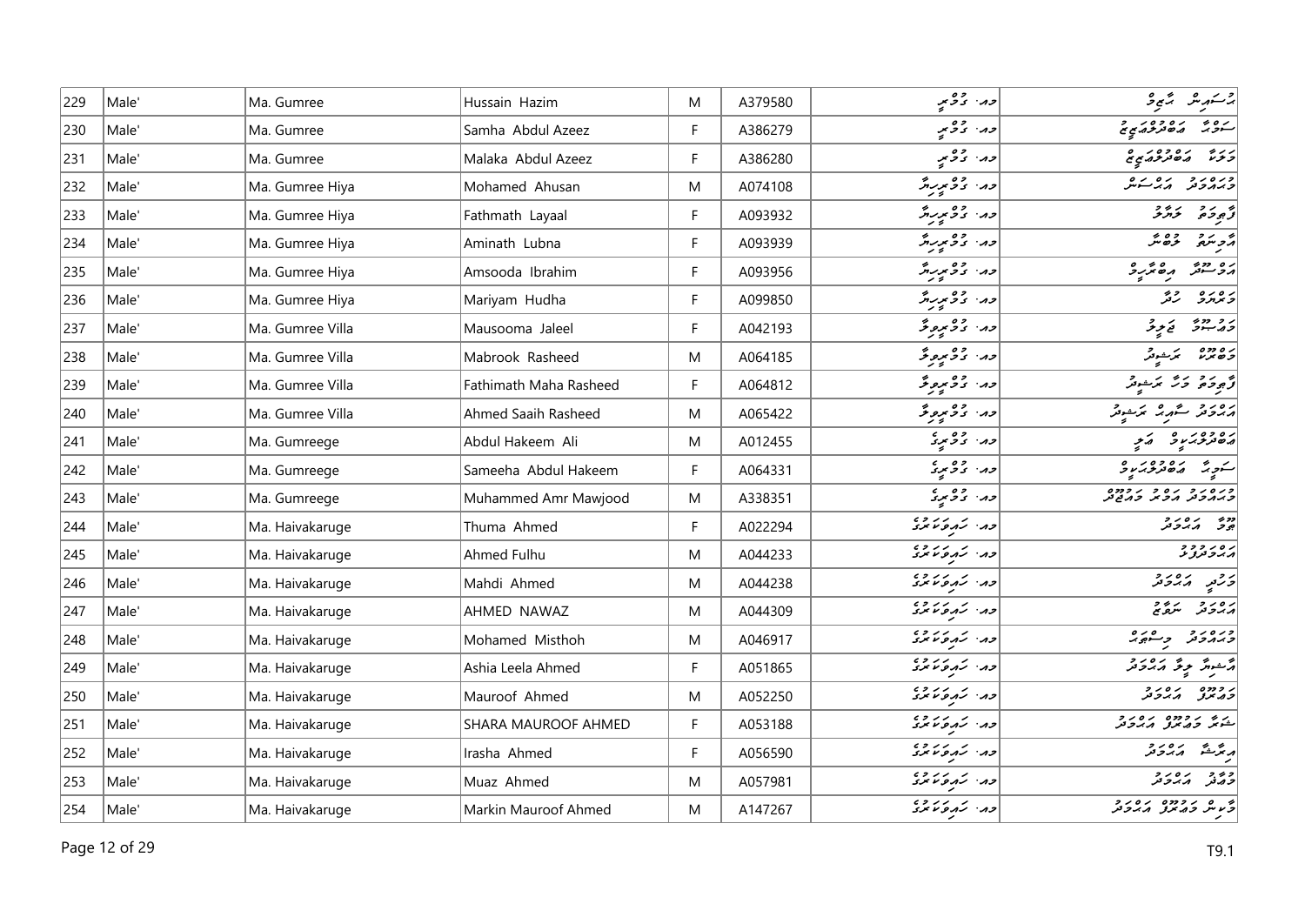| 255 | Male' | Ma. Haivakaruge | Yazdheen Muaz Ahmed     | F         | A333685 | در زروندی                                  | د و ره وه و د ه د و<br>مربع تړس و هغر مدرومر                                                        |
|-----|-------|-----------------|-------------------------|-----------|---------|--------------------------------------------|-----------------------------------------------------------------------------------------------------|
| 256 | Male' | Ma. Haivakaruge | YAZDHIN MUAZ AHMED      | F         | A334734 | دړ٠ زړو نامره                              | ן ס גם כשב גם גב<br>תשנ <sub>י</sub> ת <i>בה</i> נק הגבע                                            |
| 257 | Male' | Ma. Haslathu    | Zuhura Umar             | F         | A011570 | وړ کړې ورو                                 | ا و و به در و در و                                                                                  |
| 258 | Male' | Ma. Haslathu    | Fathimath Luiza Abdulla | F         | A066053 | وړ کړې ورو                                 | قَرْجِرْدَةً وَمِنَّ صَدَّدَاللَّهُ                                                                 |
| 259 | Male' | Ma. Haslathu    | Shifa Abdulla           | F         | A123462 | وړ کړې ده د                                | أشوقر ضركاته                                                                                        |
| 260 | Male' | Ma. Haslathu    | Thahumeena Ibrahim      | F         | A158998 | وړ کړې ور و                                | أتردج بثر المقتربة                                                                                  |
| 261 | Male' | Ma. Haslathu    | Thasleema Ibrahim       | F         | A272516 | وړ کړ صوبو                                 | ة المحمد المستورجة المحمد المحمد المحمد المحمد المحمد المحمد المحمد المحمد المحمد المحمد المحمد الم |
| 262 | Male' | Ma. Haslathu    | Shaniyaa Ibrahim        | F         | A272517 | وړ کړې ورو                                 | شور معدد                                                                                            |
| 263 | Male' | Ma. Hazva       | <b>Abdul Hameed</b>     | M         | A022694 | وړ بره و                                   | ره <del>د</del> ور<br>مەھىرى <i>ۋى</i> ر                                                            |
| 264 | Male' | Ma. Hazva       | HOONA HAMEED            | F         | A343090 | ود کی                                      | ارتى <i>گە</i> كەچەتمە                                                                              |
| 265 | Male' | Ma. Hazva       | Hammadh Hameed          | M         | A356896 | ود کوه                                     | پره د د پر په د                                                                                     |
| 266 | Male' | Ma. Hazva       | Hamdhoon Hameed         | ${\sf M}$ | A356900 | وړ کره و                                   | رەددە پەر تە                                                                                        |
| 267 | Male' | Ma. Heboodhooge | Muhammad Nasheed Adam   | M         | A051379 | e מכבר<br>כ.מ. - מים בקב                   | ورەر و بر دو پرە<br>دېرولا سرشونر مەنزو                                                             |
| 268 | Male' | Ma. Heboodhooge | Aminath Ihusana         | F         | A085115 | e soos c<br>د پر ۱۰ مرگ توری               | أقمر سنقر وبرائشتر                                                                                  |
| 269 | Male' | Ma. Heboodhooge | Kifah Qubadhu           | F         | A353181 | 2 בכבד 2<br><i>ב</i> וג - גי <i>ם בג</i> ב | روه وه در                                                                                           |
| 270 | Male' | Ma. Heboodhooge | Aishath Rafah Ali       | F         | A388215 | e soos c<br>د پر ۱۰ مرگ توری               | أوار كالمحتفظ فالمحمد والمحمج                                                                       |
| 271 | Male' | Ma. Heron       | Mariyam Wafa            | F         | A028186 | وړ کولگر                                   | د ه د ه و د و                                                                                       |
| 272 | Male' | Ma. Heron       | Fathimath Adam          | F         | A032206 | وړ کريگر ش                                 | پور ہ<br>مرمرو<br>  د څوخه ه                                                                        |
| 273 | Male' | Ma. Heron       | Khadeeja Shifa          | F         | A032207 | وړ رنگرنگر                                 | كرِّمْتِينَ حَسَنَ                                                                                  |
| 274 | Male' | Ma. Heron       | FATHMATH HAMNA          | F         | A354730 | وړ رنگرنگر                                 | و مرد د<br>تر موجود<br>برويژ                                                                        |
| 275 | Male' | Ma. Inguruge    | Saeeda                  | F         | A041638 | כו. ומשה מ                                 | سەمەتىر                                                                                             |
| 276 | Male' | Ma. Inguruge    | Mohamed Jameel          | ${\sf M}$ | A041651 | כני נגיינציבי                              | وره دو د و                                                                                          |
| 277 | Male' | Ma. Inguruge    | Abdulla Hassan          | ${\sf M}$ | A041652 | כני נמיע בי                                | ەھەراللە                                                                                            |
| 278 | Male' | Ma. Inguruge    | Maryam Abdulla          | F         | A077605 | כני נמיע בי                                | ح برمرد رك ورالله                                                                                   |
| 279 | Male' | Ma. Inguruge    | AHMED SHAREEF           | M         | A083792 | כוזי וקייט זיכה                            | ره رو شکرو<br>مرکز شکرو                                                                             |
| 280 | Male' | Ma. Inguruge    | Hawwa Abdulla Hassan    | F         | A124233 | وړ۰ پرسومره                                | برەء برەدالله برخش                                                                                  |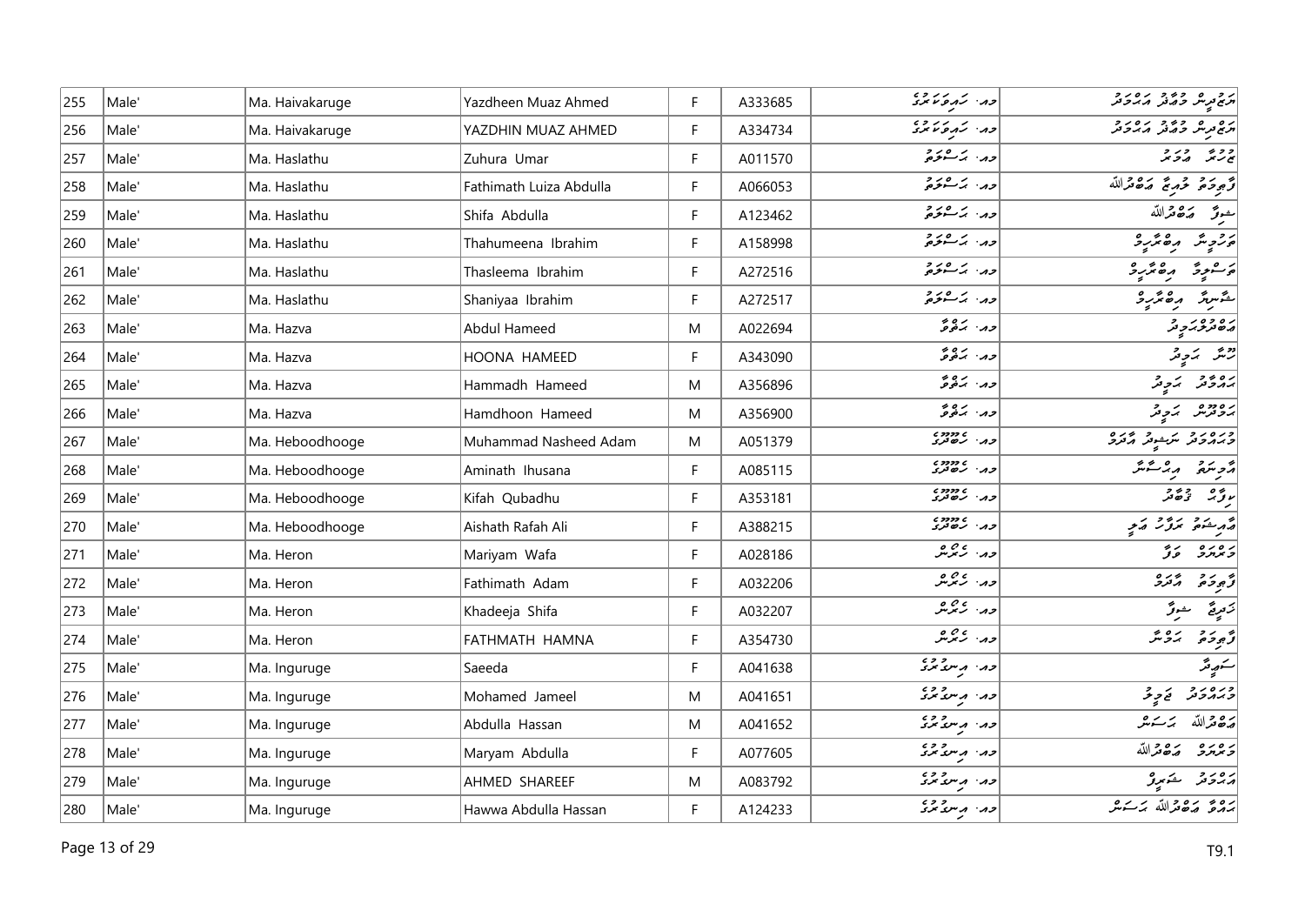| 281 | Male' | Ma. Inguruge | Fathimath Abdulla           | F  | A124234 | כוזי וקיינג'ובי      | وحدد مقتدالله                                                                           |
|-----|-------|--------------|-----------------------------|----|---------|----------------------|-----------------------------------------------------------------------------------------|
| 282 | Male' | Ma. Inguruge | Khadeeja Abdulla            | F  | A124235 | وړ و سره مره         | كتعريج كده قرالله                                                                       |
| 283 | Male' | Ma. Leggi    | Ghufran Abdul Ghafoor       | M  | A075501 | أحهر بحرمي           | وه ده می ده وه د دو و<br>نمرنی می می می در می                                           |
| 284 | Male' | Ma. Leggi    | Ghaniya Abdul Ghafoor       | F. | A075911 | أحهر بمحدثم          | ر ۵ ۶ ۵ ۶ د و ۶<br>پره تر پر تر بر<br>ړ سرگر                                            |
| 285 | Male' | Ma. Leggi    | Ghafir Abdul Ghafoor        | M  | A077032 | در. د د د            | ה<br>הציג השיניבוציג                                                                    |
| 286 | Male' | Ma. Leggi    | Ghaisulla Abdul Ghafoor     | M  | A077033 | حەربە ئەھمىي         | ز د چ <sub>رالله</sub> ده ده د د د د<br>ز د څ <sub>و</sub> الله د ص <i>عر د د نو</i> سر |
| 287 | Male' | Ma. Leggi    | Ghazly Abdul Ghafoor        | M  | A083482 | ر ده. ده د           | أزه به مصر دود و                                                                        |
| 288 | Male' | Ma. Leggi    | Ghaniyya Abdul Ghafoor      | F  | A101193 | در گوهم              | ג' מסיר הסינקי ביריק.<br>ג' יינגה הסינקי ג'                                             |
| 289 | Male' | Ma. Leggi    | Abdul Ghaffar Abdul Ghafoor | M  | A101211 | أحهر بمحمد           |                                                                                         |
| 290 | Male' | Ma. Leggi    | Ghandhoor Abdul Ghafoor     | M  | A121109 | دە. ئۇرم             | ג פרכב – גם כפגרכב<br>ה' ייתריג – הם בתיכה צ'ייג                                        |
| 291 | Male' | Ma. Leggi    | Haseena Mohamed Sodiq       | F. | A214524 | در کورې              | ر سوس ورەرو مەرد                                                                        |
| 292 | Male' | Ma. Leggi    | Ghanim Abdul Ghafoor        | M  | A340681 | دە. ئۇۋېمىيە         | 2210201 0 1                                                                             |
| 293 | Male' | Ma. Lentana  | Aminath Waheeda             | F  | A028142 | در. کوهرځ مگر        | أترج مترة أتحديثه                                                                       |
| 294 | Male' | Ma. Lentana  | Aishath Afra Waheed         | F  | A124923 | دە. ئۇشقۇنىڭ         | و المستوفر المرور المستوفر المستوفر                                                     |
| 295 | Male' | Ma. Lentana  | Ahmed Ifran Waheed          | M  | A124989 | در. كەشھەر           | رور د و پژمر <sub>ک</sub> رد                                                            |
| 296 | Male' | Ma. Lentana  | Kalhu Thuththu              | M  | A125698 | ور. ئۇش <u>ھ</u> قىر | ر و و ه و<br>ما نرجو پرچ                                                                |
| 297 | Male' | Ma. Lentana  | Aminath Jabeen              | F  | A234132 | در. كەشھەر           | أترج سكرة المتحصر المتحفظة                                                              |
| 298 | Male' | Ma. Maaharaa | AFEEFA SHAKEELA             | F  | A044310 | وە ئەرىپ             | ړَرٍوٌ ځېږوٌ                                                                            |
| 299 | Male' | Ma. Maaharaa | Mariyam Shakeela            | F  | A125947 | ورس وكريم            | رەرە شەرق                                                                               |
| 300 | Male' | Ma. Maaharaa | Mohamed Zamil               | M  | A125948 | ورس وكريم            | ورەر دې وگ                                                                              |
| 301 | Male' | Ma. Maaharaa | Ali Zahil                   | M  | A125959 | وە ئەرىپ             | $\frac{2}{3}$ $\frac{2}{3}$ $\frac{2}{3}$                                               |
| 302 | Male' | Ma. Maaharaa | Fathimath Zadha             | F  | A125960 | وە بۇرگە             | وَّجِعَةٍ فَرَسَّ                                                                       |
| 303 | Male' | Ma. Maaharaa | Mohamed Vazin Shareef       | M  | A166667 | ورس تخرکتر           | ورەرو ئىم ئىر ئىكمىر                                                                    |
| 304 | Male' | Ma. Maaranga | Mohamed Ibrahim             | M  | A011988 | בו בציע              | כמחכת חסתיכ                                                                             |
| 305 | Male' | Ma. Maaranga | Fathimath Fazeela           | F  | A055961 | وړ گرس               | وَّەدە ئىچ                                                                              |
| 306 | Male' | Ma. Maaranga | Aminath Sharmeela           | F  | A056426 | בו בציע              | أأوبترة المشتروقر                                                                       |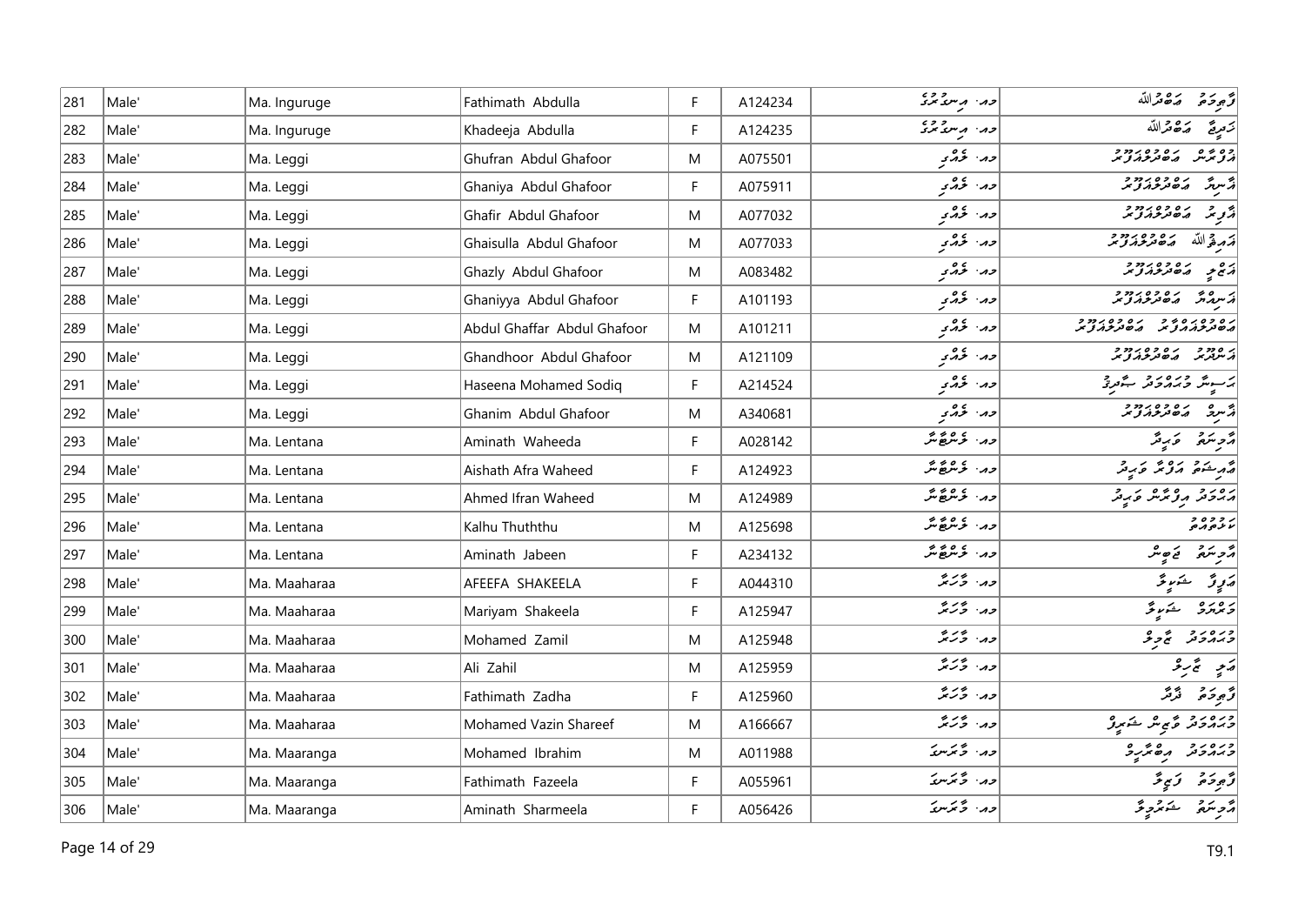| 307 | Male' | Ma. Maaranga     | Mariyam Rasheeda | F.          | A056519 | وړ گورند                              | و وره پرشینگر                                       |
|-----|-------|------------------|------------------|-------------|---------|---------------------------------------|-----------------------------------------------------|
| 308 | Male' | Ma. Maaranga     | Ismail Niyaz     | M           | A075816 | وړ گورند                              | بر شرقه و سرقم                                      |
| 309 | Male' | Ma. Maaranga     | Fathmath Ziyadha | $\mathsf F$ | A075817 | وړ گورند                              | أوالمجافرة والمحافظة                                |
| 310 | Male' | Ma. Maaranga     | Ahmed Tholhath   | M           | A081039 | בו. כציעה                             | ره رو ده رو<br>مدرونر بونورو                        |
| 311 | Male' | Ma. Maaranga     | Aishath Maasha   | $\mathsf F$ | A161503 | وړ ژنځرس                              | وكركو وكالمش                                        |
| 312 | Male' | Ma. Maaranga     | Hassan Faizan    | M           | A167039 | وړ گو ترس                             | برسكش توريجيش                                       |
| 313 | Male' | Ma. Maaranga     | Mariyam Maisha   | F           | A329785 | وړ ژنمرس                              | و مرد و کهای                                        |
| 314 | Male' | Ma. Mafraa Villa | Mohamed Mafaz    | M           | A023895 | وړ ووتروتر                            |                                                     |
| 315 | Male' | Ma. Mafraa Villa | Ahmed Mafaz      | M           | A023896 | دە زۇترەپ                             | رەر دۇھ                                             |
| 316 | Male' | Ma. Mafraa Villa | Hassan Mafaz     | M           | A023897 | دە زۇنئوۋ                             | برسەش ئەقەمچ                                        |
| 317 | Male' | Ma. Mafraa Villa | Aishath Mafaza   | F           | A023898 | دە ئۇترۇقر                            | أقهر شنعى وتومج                                     |
| 318 | Male' | Ma. Mafraa Villa | Fathimath Mafaza | F.          | A023899 | دە ئۇترۇقر                            | وَجوحَهِ وَوَّيَّ                                   |
| 319 | Male' | Ma. Mafraa Villa | Sobira Mohamed   | F           | A023905 | دە ئۇترۇپ                             | بثور وره دو                                         |
| 320 | Male' | Ma. Mafraa Villa | Hussain Mafaz    | M           | A054317 | دە زۇنزۈتخ                            | جر شهر شهر الرومي                                   |
| 321 | Male' | Ma. Mafraa Villa | Hawwa Mafaaza    | F           | A054318 | دە ئۇترەپ                             | برەپچ<br>ىر ئەلگا                                   |
| 322 | Male' | Ma. Mafraa Villa | Mariyam Mafaza   | F           | A054435 | دە زۇنئوۋ                             | נסנס נדיר<br>כמחב בצה                               |
| 323 | Male' | Ma. Mahal        | Shareefa Mohamed | F.          | A046065 | وړ زرو                                | شمېرو دره د د                                       |
| 324 | Male' | Ma. Malba        | Afshan Jaufar    | F           | A077159 | وړ٠ زوۀ                               | رە شەھرىدە                                          |
| 325 | Male' | Ma. Malba        | Ibrahim Afzal    | M           | A153618 | وړ٠ ژوۀ                               | رەنزىر رۇتك                                         |
| 326 | Male' | Ma. Malba        | Mariyam Zaina    | F           | A331545 | وړ٠ ژوۀ                               | و محمد و سم محمد مگر                                |
| 327 | Male' | Ma. Marujaanuge  | Ahmed Shakeel    | M           | A032244 | ر و د و د و و و<br>وړ ۰ و برخ سرو     | أرەر دىم ئەر                                        |
| 328 | Male' | Ma. Marujaanuge  | Mohamed Saffah   | M           | A037837 | ر و د و و د<br>وړ ۰ و برخ سرو         | وره رو دره ۵۶۰۶<br><i>د بر دو</i> ر سکه <i>ور</i> و |
| 329 | Male' | Ma. Marujaanuge  | Ismail Saif      | M           | A039355 | ر و د و و و و د<br>وړ ۰ و بوبح سرو    | و جۇھ ئىسىمبىر ئىسىمبىر                             |
| 330 | Male' | Ma. Marujaanuge  | Zulaikha Ibrahim | F           | A041881 | ر و د و و و و و<br>وړ ۰ و بوبئ سری    | بمخدر مصرو                                          |
| 331 | Male' | Ma. Marujaanuge  | Mohamed Shakeel  | M           | A061144 | ر و د و و و و و و<br>و پر به است مسری | ورەرو خىرو                                          |
| 332 | Male' | Ma. Marujaanuge  | Easa Manil       | M           | A075456 | ر و د و و و و د<br>وړ ۰ و بوبح سرو    | اریٹ ڈیرو                                           |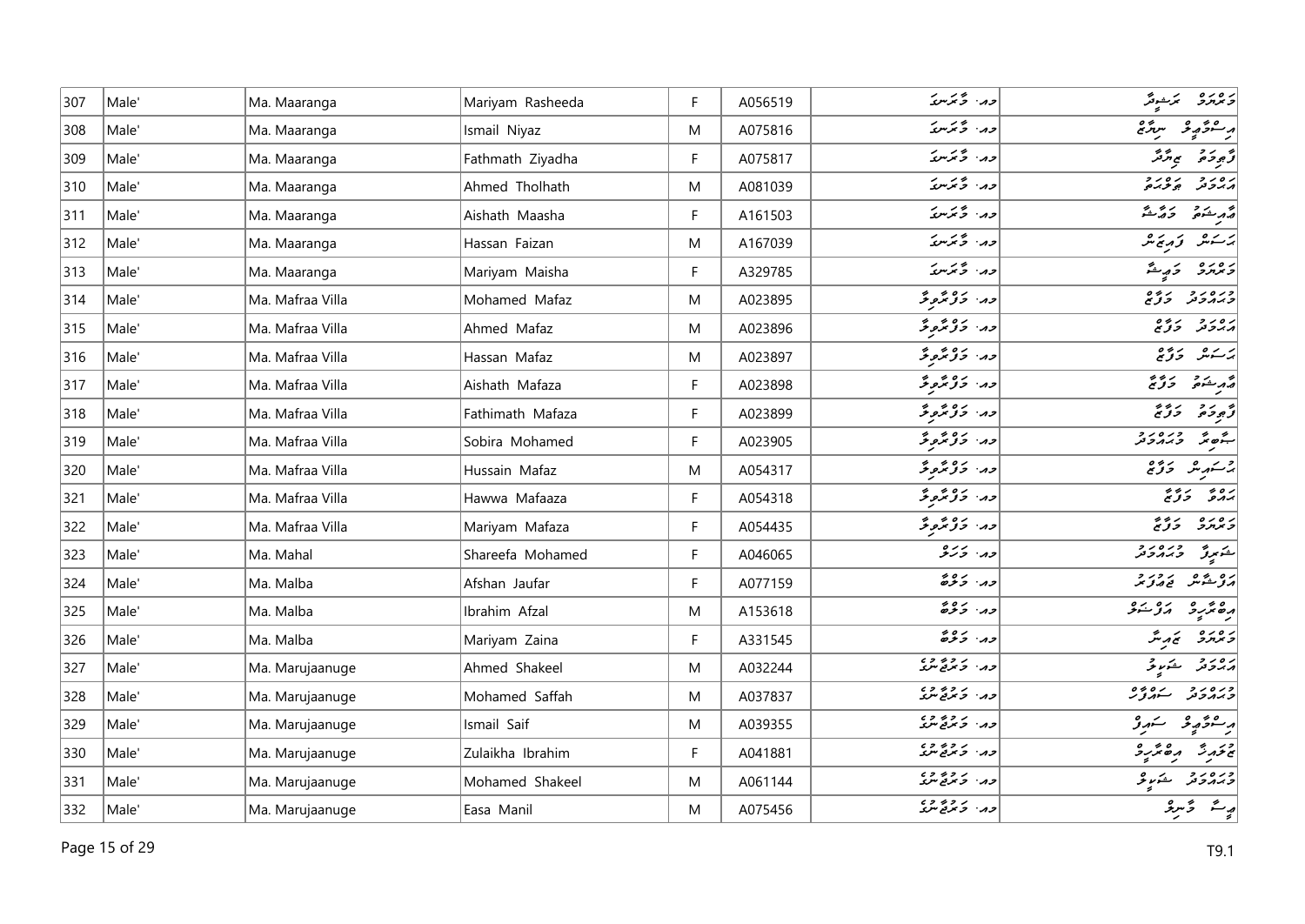| 333 | Male' | Ma. Marujaanuge | Ibrahim Mahid           | M         | A078535 | ر و د و د و د و د<br>د د س سري           | رە ئەير ئەر                              |
|-----|-------|-----------------|-------------------------|-----------|---------|------------------------------------------|------------------------------------------|
| 334 | Male' | Ma. Marujaanuge | Ismail Shakeel          | M         | A305888 | ر و د و د و د و د<br>و د س سربح سربح     | ر شۇرچى خىر                              |
| 335 | Male' | Ma. Marujaanuge | Ahmed Mamdhooh          | M         | A356498 | ر و د و و و و و و<br>و پر به انتخاب مورد | גם גם גם בכם.<br>הגבת בכתג               |
| 336 | Male' | Ma. Marujaanuge | Ismail Madhih           | M         | A356970 |                                          | ر شۇر ئۇر                                |
| 337 | Male' | Ma. Marujaanuge | Aminath Mamdhooha       | F         | A356971 | ر و د و و و و و<br>وړ ۰ و برخ سرو        | הקיימים בכנקי                            |
| 338 | Male' | Ma. Marujaanuge | Hassan Majid            | ${\sf M}$ | A392634 | ر و د و و و و و<br>وړ ۰ و بوبئ سری       | پرسے میں قسمی قرم                        |
| 339 | Male' | Ma. Mazaage     | Ahmed Riyaz             | M         | A026720 | <br>כוני כש צ                            | גם גב תוצים                              |
| 340 | Male' | Ma. Mazaage     | Fathimath Fareeda       | F         | A043174 | בו. בשב                                  | وَّجْعِدَهُ وَمِرِيْرٌ                   |
| 341 | Male' | Ma. Mazaage     | Latheefa Ahmed Didi     | F         | A043187 | כו. בשב                                  | توجور مدد وترمرمر                        |
| 342 | Male' | Ma. Mazaage     | Ibrahim Riyaz           | M         | A054521 | <br>כוני כש צ                            |                                          |
| 343 | Male' | Ma. Mazaage     | Aishath Inaya           | F         | A058239 | כו. בשב                                  | مەستىق مەشتر                             |
| 344 | Male' | Ma. Mazaage     | Ali Dhanish Ahmed       | M         | A067599 | $55 - 15$                                | أيأمج الأسراعة الأبراد وراح              |
| 345 | Male' | Ma. Mazaage     | Shaistha Umair Robinson | F         | A072283 | כו. בשב                                  | شور مع در دیده مرسوم                     |
| 346 | Male' | Ma. Mazaage     | Mohamed Firash          | ${\sf M}$ | A072284 | <br>כוני הביציב                          | ورەرو پەش                                |
| 347 | Male' | Ma. Mazaage     | Ismail Laish            | M         | A099297 | <br>כוני כש צ                            | أرجعتي ومحمدهم                           |
| 348 | Male' | Ma. Mazaage     | Mohamed Aish Ahmed      | ${\sf M}$ | A278987 | כו. בשב                                  | 2000 - הפני המביע.<br>כממכת התייל המביע. |
| 349 | Male' | Ma. Mazaage     | Aminath I'lliyeen Ahmed | F         | A342683 | <br>כוני כש ב                            | أزوينه وأومروسر أبردو                    |
| 350 | Male' | Ma. Misbaah     | Fathimath Shaheeda      | F         | A039718 | 280, 50                                  | توجوحه مستويتر                           |
| 351 | Male' | Ma. Moneeshia   | Mariyam Waheeda         | F         | A028143 | حەر سىم ئەسپىدىگە<br>مەنبەت ئىسپار       | و ه ده و د تر                            |
| 352 | Male' | Ma. Moneeshia   | Ahmed Hafeez            | M         | A035716 | دړ٠ د سرپېږم                             | د د د د د د د                            |
| 353 | Male' | Ma. Moneeshia   | Aishath Maashaa Hafeez  | F         | A375719 | وړ٠ څرس شورگ                             |                                          |
| 354 | Male' | Ma. Moneeshia   | Mohamed Muash Hafeez    | M         | A375721 | وړ٠ وسمينونه<br>د                        | ورەر د دەرە دړة                          |
| 355 | Male' | Ma. Nala Villa  | Ramiza Moosa            | F         | A066768 | رە. ئىر <i>ۇرۇ</i>                       | أترونج وحمشه                             |
| 356 | Male' | Ma. Nika Hiya   | Ruzana Ahmed Khaleel    | F         | A042673 | حەر سرىئار بىر                           | وءِ په ره رو رکوی                        |
| 357 | Male' | Ma. Nika Hiya   | Aishath Zulaikha        | F         | A054132 | حەر سرىئاسەتە                            | أقهر شكو المحركة                         |
| 358 | Male' | Ma. Nika Hiya   | Ahmed Khaleel           | ${\sf M}$ | A054278 | حەر سرىئاسەدىگە                          | پروتر زیرو                               |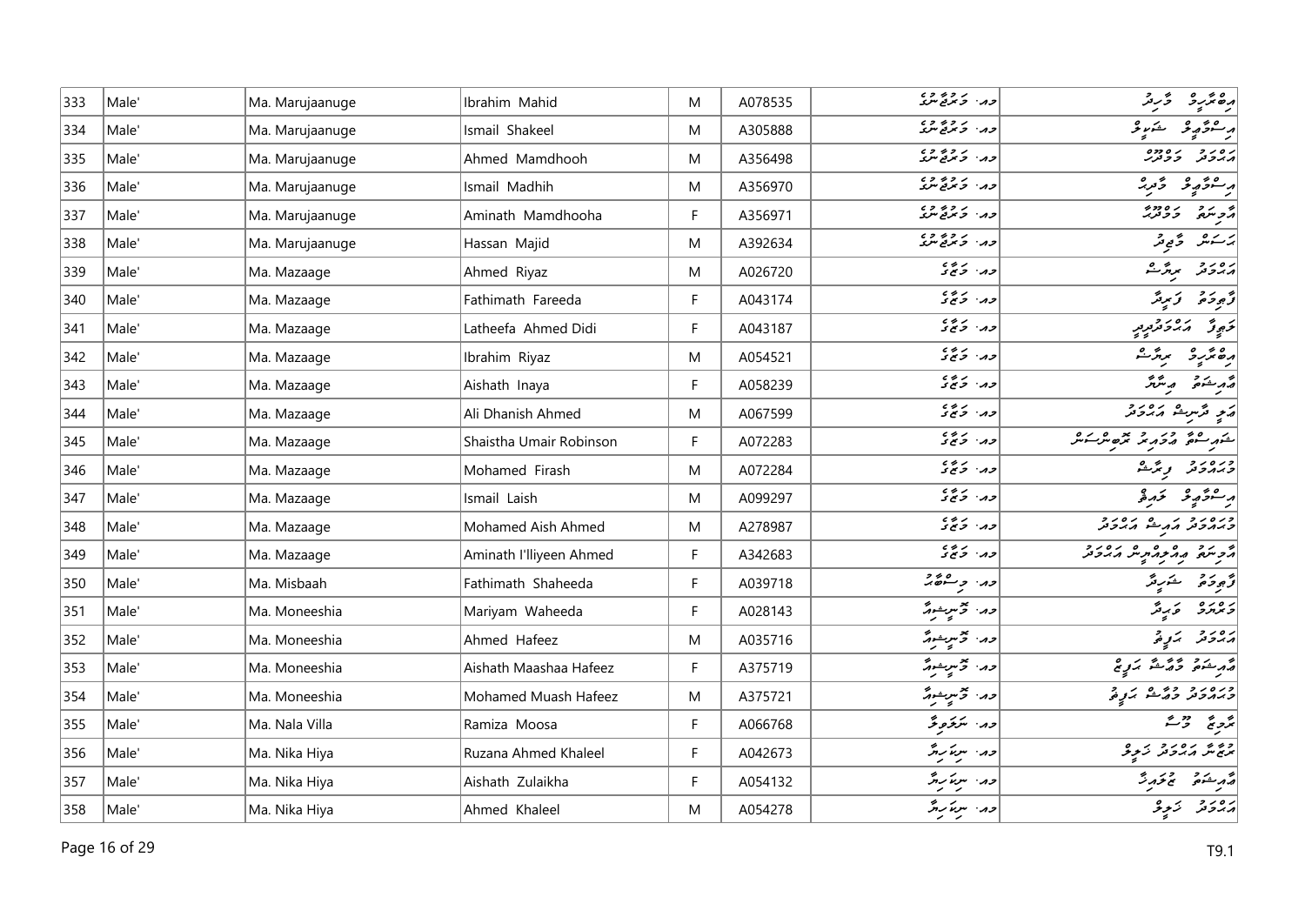| 359 | Male' | Ma. Nika Hiya       | Farzana Ahmed Khaleel       | F           | A062718 | حەر سرىئاسەتە                                   | ز دو پژر در در زیر و                                                                                           |
|-----|-------|---------------------|-----------------------------|-------------|---------|-------------------------------------------------|----------------------------------------------------------------------------------------------------------------|
| 360 | Male' | Ma. Nika Hiya       | Rizwana Ahmed Khaleel       | F           | A077373 | حەر سرىدىر                                      | و ده ده ده د و زرو                                                                                             |
| 361 | Male' | Ma. Nika Hiya       | Dr. Idhana Ahmed Khaleel    | F           | A113609 | در سربار پژ                                     | × مع معرض مدارج مع المعرض المحرج المعرضي المعرض المعرض المعرض المعرض المعرض المحرم المعدن من المعدن المعدن الم |
| 362 | Male' | Ma. Nika Hiya       | Ashad Ahmed Khaleel         | M           | A121171 | دړ سربرګردگر                                    | ړ ور د رور د زېږو                                                                                              |
| 363 | Male' | Ma. Nika Hiya       | Fathina Ahmed Khaleel       | $\mathsf F$ | A128881 | حەر سرى <i>دى</i> گە                            | ۇم ئەرەرە ئېچى                                                                                                 |
| 364 | Male' | Ma. Nika Hiya       | Mohamed Ahmed Khaleel       | M           | A386592 | حەر سرى <i>دى</i> گە                            | ورەر د رەرد رکړتى                                                                                              |
| 365 | Male' | Ma. Nikagasdhoshuge | Zulaikha Mohamed            | F           | A027264 | وړ٠ سربار ٤٥ و٠<br>وړ٠ سربار شوترنرۍ            | ج څه پر څه د جر د حد                                                                                           |
| 366 | Male' | Ma. Nikagasdhoshuge | Libdha Mohamed              | F           | A034767 | وړ . سربانو سه تورنونو                          | وەتگر<br>و ره ر د<br>تر پر ژمر                                                                                 |
| 367 | Male' | Ma. Nikagasdhoshuge | Jameela                     | F           | A034927 | وړ . سربانۍ سه تورنۍ<br>وړ . سربانۍ سه تورنونۍ  | ر<br>نوچ گر                                                                                                    |
| 368 | Male' | Ma. Nikagasdhoshuge | Mariyam Ikrisha             | $\mathsf F$ | A036983 | وړ٠ سربار ٥ مو و c<br>وړ٠ سربار سوتورنور        | ر ه ر ه<br><del>ر</del> بربرو<br>ورثا سرڪ                                                                      |
| 369 | Male' | Ma. Nikagasdhoshuge | Sakeena Ali                 | F           | A052498 | وړ . سربانو سه تورو تا<br>وړ . سربانو سه تورو ت | سكيانثر الأمج                                                                                                  |
| 370 | Male' | Ma. Nikagasdhoshuge | Ibrahim Rasheed             | M           | A057907 | وړ٠ سربانو صوفر                                 | رە ئرىر ئىسىمى ئىشىمى                                                                                          |
| 371 | Male' | Ma. Nikagasdhoshuge | Mukhshiya Mohamed Fulhu     | F           | A074450 | وړ . سربانو سه تورون<br>وړ . سربانو سه تورون    | و و سه په وره د و و و<br>د کرشورگر و بر پر و ترو لا                                                            |
| 372 | Male' | Ma. Nikagasdhoshuge | Mohamed Sharooj Adam        | M           | A103624 | وړ . سربانۍ سترس                                | وره ر و در دوه به ره<br><i>و پرو</i> وتر څوبرق اړترن                                                           |
| 373 | Male' | Ma. Nikagasdhoshuge | Aishath Imthishal Ibrahim   | F           | A113990 | وړ . سربانو سه تورو تا<br>وړ . سربانو سه تورو ت | وأرشكم ودومشر وهنزرد                                                                                           |
| 374 | Male' | Ma. Nikagasdhoshuge | Fathimath Imthinaan Ibrahim | $\mathsf F$ | A365599 | وړ . سربانو سه تورن                             |                                                                                                                |
| 375 | Male' | Ma. Niyadhoshi      | Hafeeza Adam                | F           | A028144 | دړ ۰ سرمرتنر سر                                 | برَوٍ يَمَّ دَمَرَدُ                                                                                           |
| 376 | Male' | Ma. Niyadhoshi      | Azlifa Ahmed                | F           | A077947 | حەر سىرتى <i>گى</i> ر                           | השיכל המכבר                                                                                                    |
| 377 | Male' | Ma. Niyadhoshi      | Ibrahim Navaz               | M           | A106343 | دړ. سرمزقرس                                     | ە ھەترىر <sup>ە</sup><br>ىر ئە ج<br>سرچ <sub>ى</sub> م                                                         |
| 378 | Male' | Ma. Niyadhoshi      | Mohamed Niyaz               | M           | A144946 | در مترکز مر                                     | و ره ر د<br><i>و پر د</i> تر<br>سرگرمج                                                                         |
| 379 | Male' | Ma. Niyadhoshi      | Abdulla Fayaz               | M           | A257424 | وړ· سرمرکز <sub>سر</sub>                        | برە قراللە ئەترىپ                                                                                              |
| 380 | Male' | Ma. Niyadhoshi      | Aishath Nashmee Navaz       | F           | A333711 | دە. سەئىرىر                                     | أوأو يشكوا المراكبون المتراكب والمحرج                                                                          |
| 381 | Male' | Ma. Niyadhoshi      | Aishath Azma                | $\mathsf F$ | A360059 | دړ. سرمز ټرسر                                   | أحمد يشتموا أرواح                                                                                              |
| 382 | Male' | Ma. Niyadhoshi      | Yoosuf Ishan Moosa          | M           | A370143 |                                                 | دو وه<br>ترسو پرسگر وسگر                                                                                       |
| 383 | Male' | Ma. Onifan          | Mohamed Waheed              | M           | A064061 | دە. ئ <sup>ې</sup> ستىگ                         |                                                                                                                |
| 384 | Male' | Ma. Onifan          | Aminath Waheeda             | F           | A064161 | دە. ئېسترىش                                     | أزويتم قيقر                                                                                                    |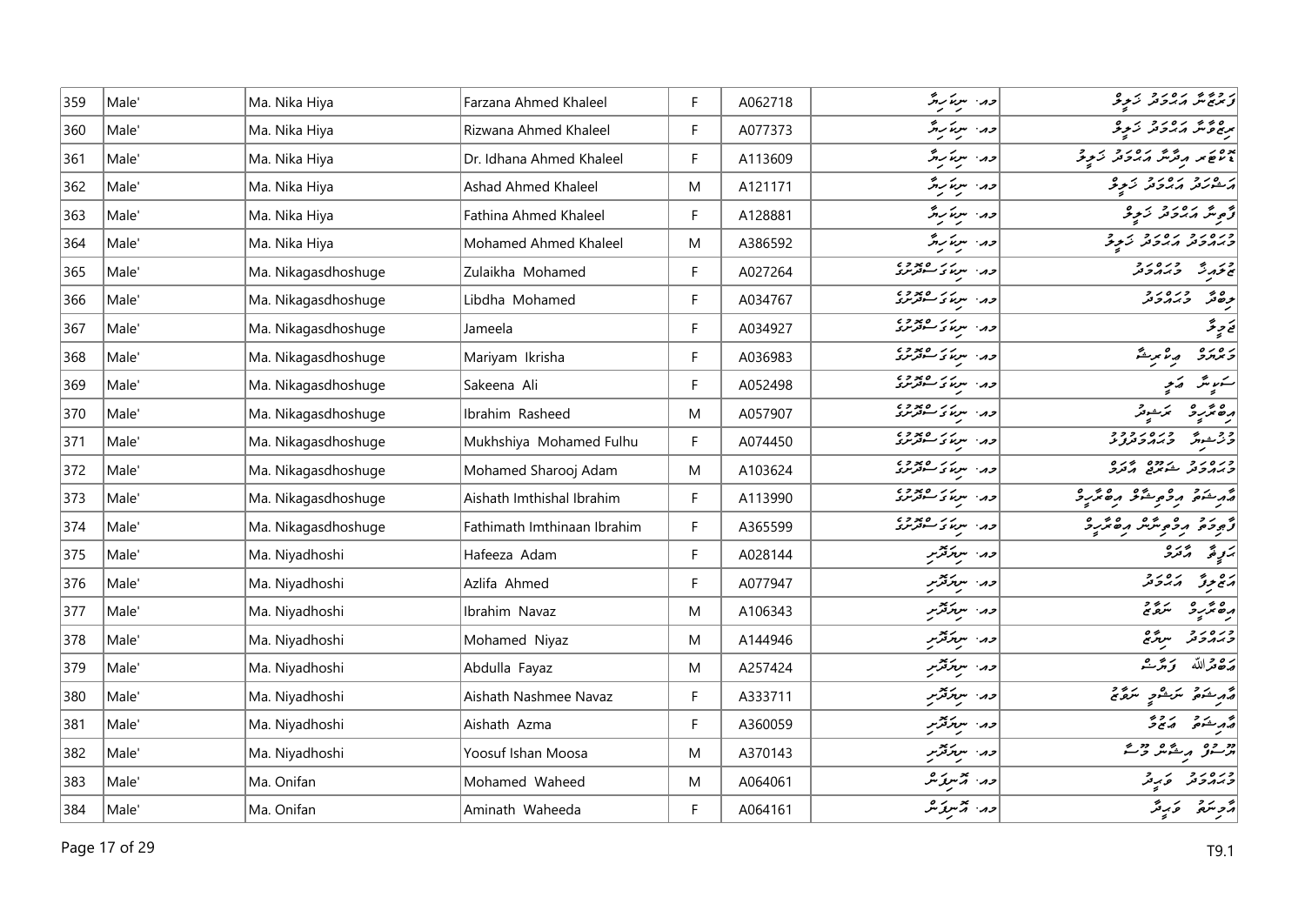| 385 | Male' | Ma. Onifan          | Mariyam Waheedha         | F           | A071603 | دە بە ئىرىدىگە                 | دەرە ئەيتر                                |
|-----|-------|---------------------|--------------------------|-------------|---------|--------------------------------|-------------------------------------------|
| 386 | Male' | Ma. Pines           | Mohamed Shujau           | M           | A044836 | دە. ئەر شرى                    | وره رو دوود<br>د بر د دون                 |
| 387 | Male' | Ma. Pines           | Fathmath Malaaha Shujau  | F           | A058649 | دەر، بۇرمەشرىشە                | توجوحو وتخرج المعوج                       |
| 388 | Male' | Ma. Pines           | Mariyam Maaisha Shujau   | F           | A092954 | دەر، بۇرمەرمى                  | رەرە ئەرشە دەر                            |
| 389 | Male' | Ma. Rafahu          | Ibrahim Ziyau            | M           | A048257 | ور بروژ                        | ת <i>סילק</i> כן החולר                    |
| 390 | Male' | Ma. Riyan           | Fathmath Majudha         | $\mathsf F$ | A046986 | دە بىر ئىر                     | و ده دوو                                  |
| 391 | Male' | Ma. Riyan           | Ismail Maleeh            | M           | A058264 | وړ٠ بربرگر                     | ر جۇرپۇ كۆپ                               |
| 392 | Male' | Ma. Riyan           | Fathimath Maleesa Ismail | F           | A324046 | وړ٠ بربرگر                     | ژوده در ۱۰ رادور                          |
| 393 | Male' | Ma. Riyan           | Mohamed Maleeh           | M           | A324279 | دړ. برېژنگر                    | ورورور ورد                                |
| 394 | Male' | Ma. Saamiraa Manzil | Ali Rasheed              | M           | A027199 | ر.<br>مەن سۇ <i>ر تۈڭ</i> ئىرى | أركمني المركب وتر                         |
| 395 | Male' | Ma. Saamiraa Manzil | Samira Mohamed           | F           | A027202 | رە. سەر <i>مەدە</i> مىي ۋ      | سكونتر وبرورو                             |
| 396 | Male' | Ma. Saamiraa Manzil | ALI MUAIVIZ RAMEEZ       | M           | A079033 | در سوپرځشو څو                  | أأو والمأموش ترويم                        |
| 397 | Male' | Ma. Saamiraa Manzil | Moosa Afaau              | M           | A371254 | رى. سەر <i>بۇ دىگى ب</i> ۇ     | $252 - 22$                                |
| 398 | Male' | Ma. Sainaa Hiyaa    | Ibrahim Yoosuf           | M           | A025249 | دە. سەر ئىرىد <i>ە</i>         | دە ئۆر دە دە                              |
| 399 | Male' | Ma. Seal            | Shafeeu Adam             | M           | A001912 | ور. سوژ                        | شَرُوٍ 2 أَرْمَرُو                        |
| 400 | Male' | Ma. Seal            | Ahmed Nazeeh             | M           | A037694 | ور. سوژ                        | رەرد ئىي 2                                |
| 401 | Male' | Ma. Seal            | Mohamed Nishan           | M           | A037695 | ور. سوژ                        | ورەرو سرشەش                               |
| 402 | Male' | Ma. Seal            | Fathimath Guraisha       | F           | A037696 | ور. سوژ                        | ژوده تی ره                                |
| 403 | Male' | Ma. Seal            | Aishath Nasiha           | F           | A037698 | ور. سوژ                        |                                           |
| 404 | Male' | Ma. Seal            | Fathimath Enaz           | $\mathsf F$ | A037714 | دە بەبى                        | ۇ پ <sub>ە پە</sub> ر<br>و پېژنې<br>س     |
| 405 | Male' | Ma. Seal            | <b>ZULAIKHA</b>          | $\mathsf F$ | A037889 | ور. ب                          | ە<br>ئەخرىرىتە                            |
| 406 | Male' | Ma. Seal            | Aminath Manike           | F           | A037906 | ور. سوژ                        | ۇ ئەسىم ئەسىرىكى<br>مەس                   |
| 407 | Male' | Ma. Seal            | Maimoona Mohamed         | F           | A040848 | ور. سوژ                        | ז כבי כנסגב<br>בגבית בגבבת                |
| 408 | Male' | Ma. Seal            | Ahmed Mohamed Manik      | M           | A048600 | ور. سوفر                       | גם גם כגם בבאת כ<br>הגבת כגהכתכיתיו       |
| 409 | Male' | Ma. Seal            | Abdulla Mohamed          | M           | A070862 |                                | و ره ر و<br><i>و پر</i> و تر<br>بر25 الله |
| 410 | Male' | Ma. Seal            | Haseena Ali              | F           | A082397 | وړ پولو                        | يزجيش الأمج                               |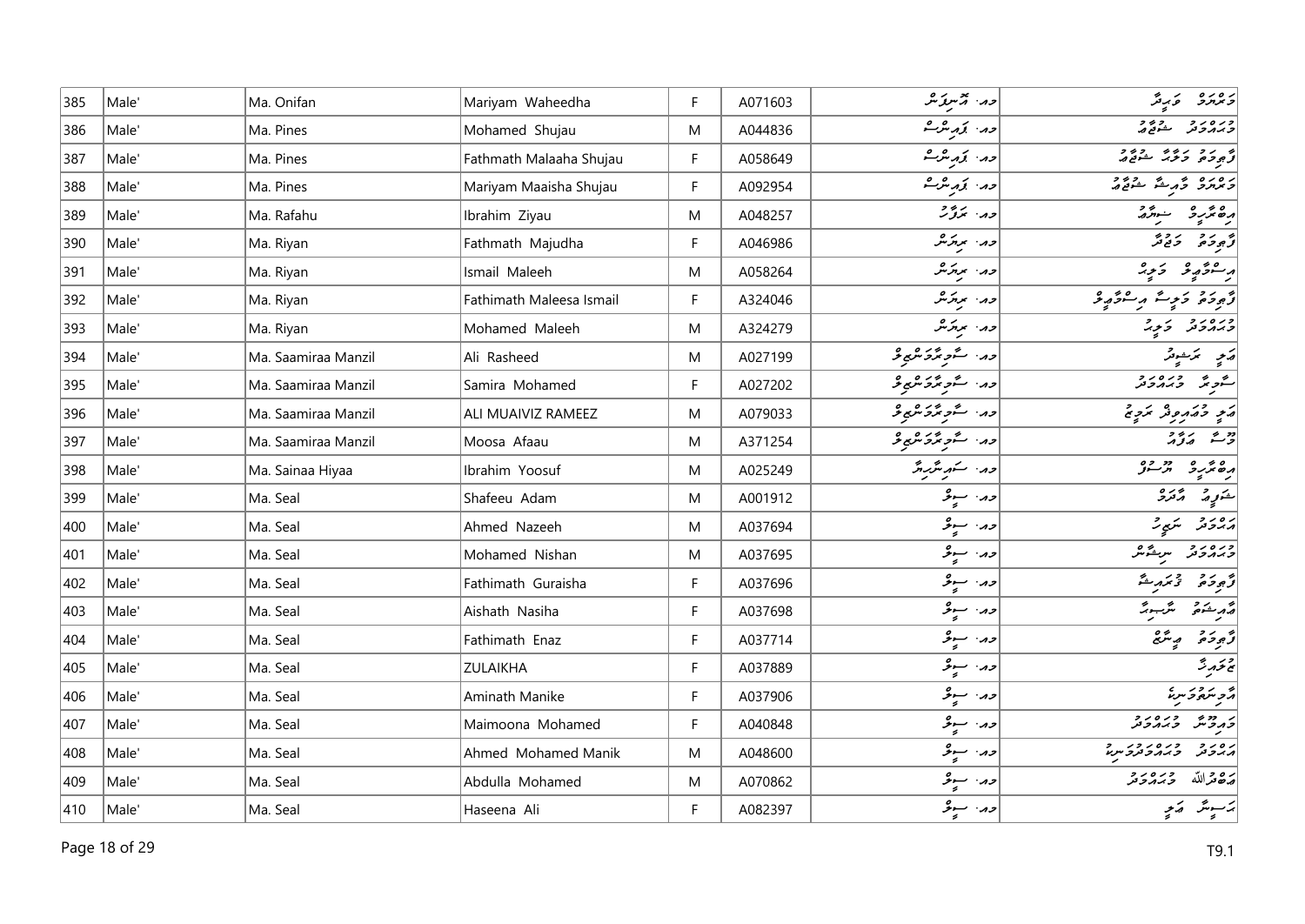| 411 | Male' | Ma. Seal         | Mohamed Adam                      | M  | A112058 | وړ سوی                    | وره رو په ده<br><i>وبرم</i> ونر م <i>ر</i> نرو |
|-----|-------|------------------|-----------------------------------|----|---------|---------------------------|------------------------------------------------|
| 412 | Male' | Ma. Seal         | Ali Ihusan Hassan Didi            | M  | A122799 | وړ سوی                    | ەي مەشكىر ئەسەھەرىر                            |
| 413 | Male' | Ma. Seal         | Fathimath Usha                    | F  | A167464 | وړ پولو                   | وٌ و دَمَ " دَمَ "                             |
| 414 | Male' | Ma. Seal         | Mariyam Nasra                     | F  | A330918 | رە، سوپى                  | رەرە بەرەپ                                     |
| 415 | Male' | Ma. Seal         | Aishath Amaany Abdulla            | F  | A345069 | ور. سود                   | مەم شەم مۇس مەھىراللە                          |
| 416 | Male' | Ma. Seal         | Mohamed Usham                     | M  | A359974 | ور. سوژ                   | ورەر د د دە                                    |
| 417 | Male' | Ma. Seal         | Aishath Maisha                    | F  | A359978 | ور. سوژ                   | أمار مسكوم التأمير والمستك                     |
| 418 | Male' | Ma. Silver Scene | Aishath Narmyn Wahyd              | F  | A024695 | دە سوۋە ئەسوش             | ومستوفي الترمي والمحاسبة                       |
| 419 | Male' | Ma. Silver Scene | Ahmed Jinah Ibrahim               | M  | A024707 | دە. سوۋە ئەسوش            | أرور و عرشه مره تربه                           |
| 420 | Male' | Ma. Silver Scene | Mohamed Jinah Ibrahim             | M  | A024708 | دە. سوۋە ئەسوش            | ورەرو يېڭد مەھگرى                              |
| 421 | Male' | Ma. Silver Scene | Mariyam Shadin                    | F. | A024709 | دە. سوۋە ئەسوش            | رەرە شەرش                                      |
| 422 | Male' | Ma. Silver Scene | Assad Waheed Hassan Manik         | M  | A025160 | دە. سوۋىمەسوشر            | ג 200 גם גב ג׳ ביותר                           |
| 423 | Male' | Ma. Silver Scene | Ibrahim Waheed Hassan Manik       | M  | A040814 | دە. سوۋە ئەسوش            | رەمزرو كەبەر ئەسكىرى بىرە                      |
| 424 | Male' | Ma. Silver Scene | Fathimath Waheeda Hassan<br>Manik | F  | A042906 | دە سوۋىمەسوشر             | وتجودة وربق بمسكن الملا                        |
| 425 | Male' | Ma. Silver Scene | Aminath Jamsheeda Hassan<br>Manik | F  | A046538 | دە. سوۋە ئەسپەشر          | أأدينهم فأوجع كالمستركز الرما                  |
| 426 | Male' | Ma. Silver Scene | Aminath Wileeni Ali               | F  | A056589 | دە. سوۋە ئەسوش            | أدويتم ووسراكو                                 |
| 427 | Male' | Ma. Silver Scene | Fathimath Leena Ali               | F. | A056591 | دە. سوۋە ئەسوش            | ژوده په زو                                     |
| 428 | Male' | Ma. Silver Scene | Ali Waheed Hassan Manik           | M  | A056592 | دە. سوۋە ئەسوش            | ړې ورېږ پر شکر وسره                            |
| 429 | Male' | Ma. Silver Scene | MOHAMED NABEEH NAUSHAD            | M  | A056802 | دە. سوۋە ئەسوش            | ورەرو ترەر شەر بەر                             |
| 430 | Male' | Ma. Silver Scene | Naushad Waheed Hassan Manik       | M  | A059970 | <i>دە</i> سىر ئەھەر ئەسىر | شەھقىر كېرىتر بر كىشكەس                        |
| 431 | Male' | Ma. Silver Scene | Ajwad Waheed Hassan Manik         | M  | A060713 | دە. سوۋە ئەسوش            | رورو تربيتي بمسكن الملاحمين                    |
| 432 | Male' | Ma. Silver Scene | Ibrahim Akyas Naushad             | M  | A151798 | دە. سوۋە ئەسوش            | مەمزىرو مەمزىق سەم شەم                         |
| 433 | Male' | Ma. Silver Scene | Aishath Afa                       | F. | A167072 | دە. سوۋە ئەسوش            | مەرشىم مۇ                                      |
| 434 | Male' | Ma. Silver Scene | Ismail Adham Assad                | M  | A290979 | دە. سوۋە ئەسوش            | م سوځ په د دره د ۲۰۰۷م                         |
| 435 | Male' | Ma. Silver Scene | Aminath Esha Assad                | F  | A334621 | <i>حەن سوۋە ئەس</i> وش    | أتروشي بهش بر مدد                              |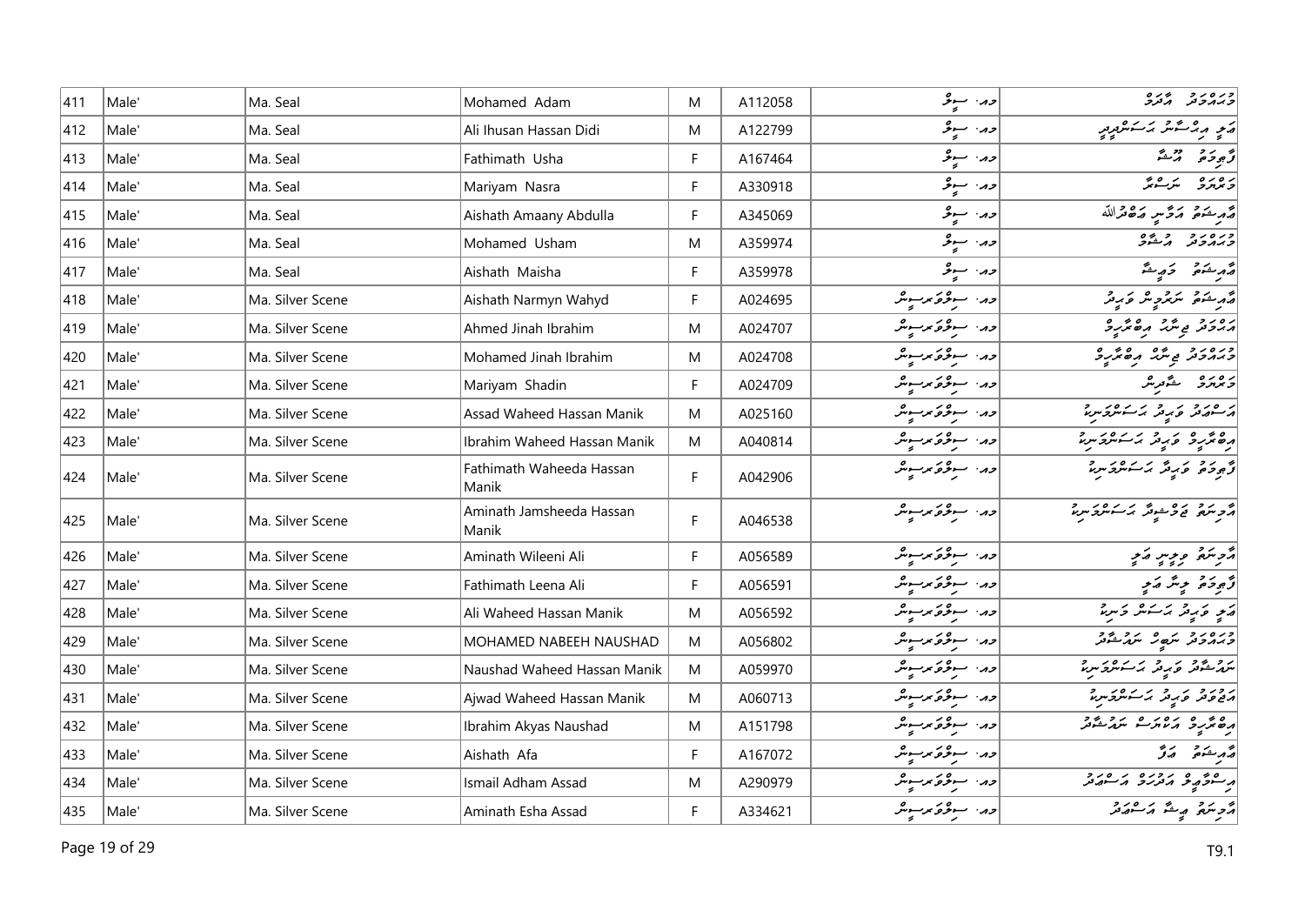| 436 | Male' | Ma. Silver Scene        | Yoosuf Arham Assad       | M | A399540 | وړ٠ سووکو <sub>پرسو</sub> ند                                                                                                                                                                                                                                                                                                                                                                                                                                                                                                                                                                          | ח כם גםגם גםגב<br>ת—נ גיגוב ג—מינג                                   |
|-----|-------|-------------------------|--------------------------|---|---------|-------------------------------------------------------------------------------------------------------------------------------------------------------------------------------------------------------------------------------------------------------------------------------------------------------------------------------------------------------------------------------------------------------------------------------------------------------------------------------------------------------------------------------------------------------------------------------------------------------|----------------------------------------------------------------------|
| 437 | Male' | Ma. Snow Berry          | Sofeena Mohamed          | F | A053607 | ور. سره مو                                                                                                                                                                                                                                                                                                                                                                                                                                                                                                                                                                                            | ب کو پر در در در                                                     |
| 438 | Male' | Ma. Snow Berry          | Aishath Liusha Hameed    | F | A053608 | $\begin{array}{cc} \sqrt{2} & 0 \\ \sqrt{2} & \sqrt{2} \\ \sqrt{2} & \sqrt{2} \\ \sqrt{2} & \sqrt{2} \\ \sqrt{2} & \sqrt{2} \\ \sqrt{2} & \sqrt{2} \\ \sqrt{2} & \sqrt{2} \\ \sqrt{2} & \sqrt{2} \\ \sqrt{2} & \sqrt{2} \\ \sqrt{2} & \sqrt{2} \\ \sqrt{2} & \sqrt{2} \\ \sqrt{2} & \sqrt{2} \\ \sqrt{2} & \sqrt{2} \\ \sqrt{2} & \sqrt{2} \\ \sqrt{2} & \sqrt{2} \\ \sqrt{2} & \sqrt{2} \\ \sqrt{2} & \sqrt{2} \\ \sqrt{2} & \sqrt{2} \\$                                                                                                                                                            | أمر منكوم والرحق كرومر                                               |
| 439 | Male' | Ma. Snow Berry          | Mohamed Hamdhan Hameed   | M | A053609 |                                                                                                                                                                                                                                                                                                                                                                                                                                                                                                                                                                                                       | ورەرو رەپەھ پرچەر                                                    |
| 440 | Male' | Ma. Snow White          | Ahmed Bishar             | M | A044045 | כתי הייתופתים                                                                                                                                                                                                                                                                                                                                                                                                                                                                                                                                                                                         | ره رو حشگر                                                           |
| 441 | Male' | Ma. Snow White          | Sultan Ahmed Bishar      | M | A063420 |                                                                                                                                                                                                                                                                                                                                                                                                                                                                                                                                                                                                       | روه بره برورد مشتر<br>سوچینز مهرونز صشویر                            |
| 442 | Male' | Ma. Snow White          | Fathimath Jayana         | F | A063467 |                                                                                                                                                                                                                                                                                                                                                                                                                                                                                                                                                                                                       | توجوخهم فيرتمنه                                                      |
| 443 | Male' | Ma. Snow White Number 4 | Thoha Rafeeu             | M | A022633 | ور. سوروه مرورد و                                                                                                                                                                                                                                                                                                                                                                                                                                                                                                                                                                                     | انچر تروپ <sup>و</sup>                                               |
| 444 | Male' | Ma. Snow white Number 5 | Ismail Rafeeu            | M | A034663 | כתי לייעלת ב תיתום א 5                                                                                                                                                                                                                                                                                                                                                                                                                                                                                                                                                                                | ر شۇر ئەر ئىر                                                        |
| 445 | Male' | Ma. Snow white Number 5 | Mariyam Hafeeza Ahmed    | F | A061699 | ور. كوسرى مۇسرى 3 5                                                                                                                                                                                                                                                                                                                                                                                                                                                                                                                                                                                   | د ه ده د د ه د د د د                                                 |
| 446 | Male' | Ma. Snow white Number 5 | Ahmed Afrah Ismail       | M | A087727 | ور. كوروه مرموم 5                                                                                                                                                                                                                                                                                                                                                                                                                                                                                                                                                                                     | גם גם גם זם הם הפליקים.<br>הגבת הציגל הבייפליקים                     |
| 447 | Male' | Ma. Snow white Number 5 | Mohamed Aftan Ismail     | M | A087728 | ور. كوسمور و مرسم كرد 5                                                                                                                                                                                                                                                                                                                                                                                                                                                                                                                                                                               | ورەرو رەرھ مرتقور                                                    |
| 448 | Male' | Ma. Snow White Number 6 | Ali Jihan                | M | A026777 | ور. كوسروري سرسر مرد 6                                                                                                                                                                                                                                                                                                                                                                                                                                                                                                                                                                                | أرشم وشرائد                                                          |
| 449 | Male' | Ma. Snow White Number 6 | Hussain Mohamed          | M | A084398 | ور. مشروره شهوره و                                                                                                                                                                                                                                                                                                                                                                                                                                                                                                                                                                                    | وكرمر ورورو                                                          |
| 450 | Male' | Ma. Snow White Number 6 | Mohamed Aththoaf Hussain | M | A151758 | ور. سىسھىرى سىسھىر 6                                                                                                                                                                                                                                                                                                                                                                                                                                                                                                                                                                                  | ورەر د رەپە د ب                                                      |
| 451 | Male' | Ma. Snow White Number 7 | Athif Rafeeu             | M | A123884 |                                                                                                                                                                                                                                                                                                                                                                                                                                                                                                                                                                                                       | ړېږو ټروړ                                                            |
| 452 | Male' | Ma. Snow White Number 7 | Aishath Afa Athif        | F | A333787 | ور. كوشۇرە شرىھىم 7                                                                                                                                                                                                                                                                                                                                                                                                                                                                                                                                                                                   | مەر شىم مۇ مەر                                                       |
| 453 | Male' | Ma. Snow White Number 7 | Aminath Lu-lua Athif     | F | A361617 | ور. مستوريع شهور د                                                                                                                                                                                                                                                                                                                                                                                                                                                                                                                                                                                    | ה ביישה ברכבי בי                                                     |
| 454 | Male' | Ma. South Light         | Hassan Ahmed             | M | A027600 | $ext{Simplies}$                                                                                                                                                                                                                                                                                                                                                                                                                                                                                                                                                                                       | ير کيمر د بر د د                                                     |
| 455 | Male' | Ma. South Light         | Fayyaz Ahmed             | M | A037600 | $6, 222 - 12$                                                                                                                                                                                                                                                                                                                                                                                                                                                                                                                                                                                         | زەم ئەرەر                                                            |
| 456 | Male' | Ma. South Light         | Mohamed Kaleem           | M | A041316 | בגי התפיצתם                                                                                                                                                                                                                                                                                                                                                                                                                                                                                                                                                                                           | ورەرو كەچ                                                            |
| 457 | Male' | Ma. South Light         | FATHMATH NUHA HASSAN     | F | A341411 | $e$ , $\rightarrow$ , $\rightarrow$ , $\rightarrow$ , $\rightarrow$ , $\rightarrow$ , $\rightarrow$ , $\rightarrow$ , $\rightarrow$ , $\rightarrow$ , $\rightarrow$ , $\rightarrow$ , $\rightarrow$ , $\rightarrow$ , $\rightarrow$ , $\rightarrow$ , $\rightarrow$ , $\rightarrow$ , $\rightarrow$ , $\rightarrow$ , $\rightarrow$ , $\rightarrow$ , $\rightarrow$ , $\rightarrow$ , $\rightarrow$ , $\rightarrow$ , $\rightarrow$ , $\rightarrow$ , $\rightarrow$ , $\rightarrow$ , $\rightarrow$ , $\rightarrow$ , $\rightarrow$ , $\rightarrow$ , $\rightarrow$ , $\rightarrow$ , $\rightarrow$ , | ۇيدوم تىر ئەسەر                                                      |
| 458 | Male' | Ma. South Loom          | Aishath Shaushan Ismail  | F | A288573 | ג ג ב ב בס<br><i>הג - ה</i> מים <i>ב</i> כ                                                                                                                                                                                                                                                                                                                                                                                                                                                                                                                                                            | ۇرىشۇ ھۇرھۇش رىشۇرگو                                                 |
| 459 | Male' | Ma. South Loom          | Ahmed Shifaz Ismail      | M | A288576 | ג ד כ כבר<br><i>הר המס</i> צב                                                                                                                                                                                                                                                                                                                                                                                                                                                                                                                                                                         | גפגב <sub>څو</sub> ژب <sub>ځ</sub> <sub>مر</sub> ه ژ <sub>و</sub> پو |
| 460 | Male' | Ma. South Ocean         | Ali Ahmed                | M | A045476 | دە بەردەم بەھ                                                                                                                                                                                                                                                                                                                                                                                                                                                                                                                                                                                         | پر په پرورو                                                          |
| 461 | Male' | Ma. South Ocean         | Aminath Zuhuda           | F | A084407 | وړ کرووی ره                                                                                                                                                                                                                                                                                                                                                                                                                                                                                                                                                                                           | أترج مترة المتحاجمة                                                  |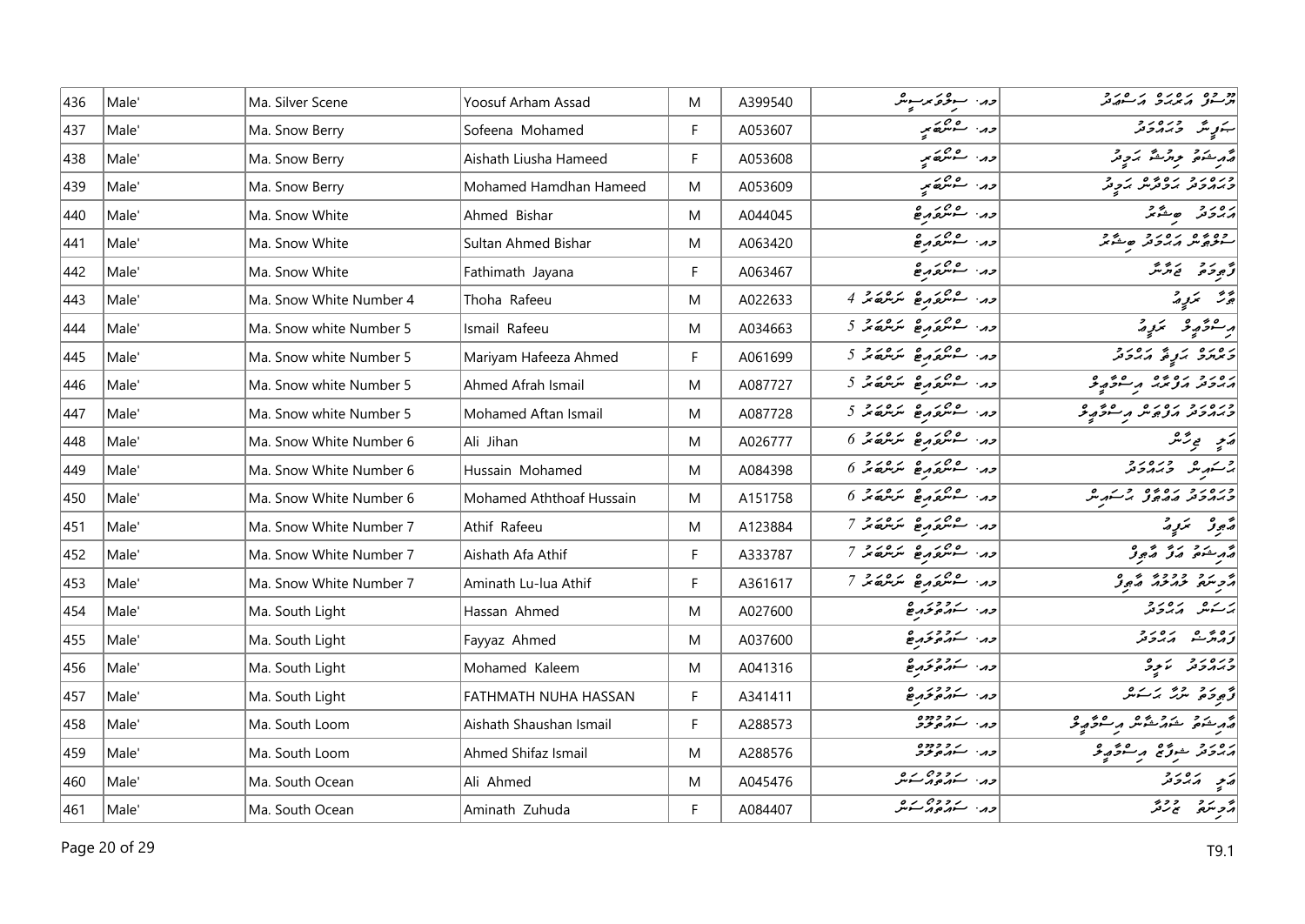| 462 | Male' | Ma. South Ocean   | Adam Humaid Ali             | M           | A334515 | در. س <i>تهره ده ش</i> کر                                                                                                                                                                                                                                                                                                                                                                                                                                                                                                                                                         |                                                                        |
|-----|-------|-------------------|-----------------------------|-------------|---------|-----------------------------------------------------------------------------------------------------------------------------------------------------------------------------------------------------------------------------------------------------------------------------------------------------------------------------------------------------------------------------------------------------------------------------------------------------------------------------------------------------------------------------------------------------------------------------------|------------------------------------------------------------------------|
| 463 | Male' | Ma. South Ocean   | Ahmed Lujain Ali            | M           | A334516 | در. س <i>ته و ده</i> سترس                                                                                                                                                                                                                                                                                                                                                                                                                                                                                                                                                         | أيهدونه وقارعه أياته                                                   |
| 464 | Male' | Ma. South Shine   | Hussain Ahmed               | M           | A038488 | <i>دە. سەھ ھەشەھ</i>                                                                                                                                                                                                                                                                                                                                                                                                                                                                                                                                                              |                                                                        |
| 465 | Male' | Ma. South Wave    | Nafiza Ahmed                | F           | A050504 | ג ד כבונים<br>בג - המים פים                                                                                                                                                                                                                                                                                                                                                                                                                                                                                                                                                       | بر ہ بر د<br>م <i>ر</i> بر <del>د</del> تر<br>شَّرِيحَ                 |
| 466 | Male' | Ma. Thakathuvaage | Aminath Rinzy               | F           | A011938 | 59949.79                                                                                                                                                                                                                                                                                                                                                                                                                                                                                                                                                                          | أرمزة<br>ىرىثرىپ                                                       |
| 467 | Male' | Ma. Thakathuvaage | Firasha Shareef             | F           | A011984 | גנגים<br>כני י <i>פ</i> עיפים                                                                                                                                                                                                                                                                                                                                                                                                                                                                                                                                                     | ويُرْتُدُّ<br>شەمرۇ                                                    |
| 468 | Male' | Ma. Thakathuvaage | Fathimath Rabia             | F           | A042020 | גג בשי<br>כגי י <i>פ</i> עיפצ                                                                                                                                                                                                                                                                                                                                                                                                                                                                                                                                                     | وٌودَهُ گُرُّهُ                                                        |
| 469 | Male' | Ma. Thakathuvaaqe | Anoosha Shareef             | E           | A042021 | $\begin{array}{cc} c\leftrightarrow&\to&\to\\ s\circ&\circ\circ\circ\circ\circ\end{array} \quad\text{and}\quad\begin{array}{cc} s\bullet&\bullet&\bullet\end{array} \quad\text{and}\quad\begin{array}{cc} s\bullet&\bullet&\bullet\end{array} \quad\text{and}\quad\begin{array}{cc} s\bullet&\bullet&\bullet\end{array} \quad\text{and}\quad\begin{array}{cc} s\bullet&\bullet&\bullet\end{array} \quad\text{and}\quad\begin{array}{cc} s\bullet&\bullet&\bullet\end{array} \quad\text{and}\quad\begin{array}{cc} s\bullet&\bullet&\bullet\end{array} \quad\text{and}\quad\begin$ | پر دو گھر ہے کہ میں تحریکی کے ان                                       |
| 470 | Male' | Ma. Thakathuvaage | Ahmed Sanyaan Shameel       | M           | A161743 | גנגים<br>כגי י <i>פ</i> עיפיב                                                                                                                                                                                                                                                                                                                                                                                                                                                                                                                                                     | رەرد زەيرىر خوچ                                                        |
| 471 | Male' | Ma. Thakathuvaage | Aishath Saba Shameel        | F           | A356931 | גנגים<br>כגי י <i>פ</i> עיפיב                                                                                                                                                                                                                                                                                                                                                                                                                                                                                                                                                     | أورشني بنك شرج و                                                       |
| 472 | Male' | Ma. Tulip Villa   | Mohamed Abdul Sattar        | M           | A034974 | در و مر دور                                                                                                                                                                                                                                                                                                                                                                                                                                                                                                                                                                       | כנסנכ נסכס נספכ<br><i>כג</i> ונכנ <sub>י ו</sub> ג <i>סנ</i> ונ — ונפצ |
| 473 | Male' | Ma. Tulip Villa   | Shaheeda Abdul Sattar       | F           | A035171 | در و مر دور                                                                                                                                                                                                                                                                                                                                                                                                                                                                                                                                                                       | ره وه ره دو.<br>پره ترو سوړه پر<br>احتىرىتمر                           |
| 474 | Male' | Ma. Tulip Villa   | Salma Abdul Sattar          | F           | A042411 | در. ع <sup>و</sup> فروژوڅ                                                                                                                                                                                                                                                                                                                                                                                                                                                                                                                                                         | ره وه ره دو<br>پره توپر شهره بر<br>سەۋۇ                                |
| 475 | Male' | Ma. Tulip Villa   | Shahidha Abdul Sattar       | F           | A046004 | در. ع <i>بر د</i> ور د                                                                                                                                                                                                                                                                                                                                                                                                                                                                                                                                                            | ره وه ره د و<br>پره توپر شهره بر<br>ىشترىرىتر                          |
| 476 | Male' | Ma. Tulip Villa   | Abdulla Saleem Abdul Sattar | M           | A052571 | حەر، ھەھرىر بۇ ھرىگە                                                                                                                                                                                                                                                                                                                                                                                                                                                                                                                                                              | ره د الله سود ره ده ره د و                                             |
| 477 | Male' | Ma. Tulip Villa   | FATHIMATH AHLAA SALEEM      | $\mathsf F$ | A057296 | در ومزدود                                                                                                                                                                                                                                                                                                                                                                                                                                                                                                                                                                         | ژوده ړرو سرو                                                           |
| 478 | Male' | Ma. Tulip Villa   | Naufa Abdul Sattar          | F.          | A059655 | حەر، ھ <sub>ا</sub> ترىر بۇ ھ <sub>ى</sub> گە                                                                                                                                                                                                                                                                                                                                                                                                                                                                                                                                     | ני נסים נסיים<br>יתג גם נגיד ו                                         |
| 479 | Male' | Ma. Tulip Villa   | Mohamed Ahsan Saleem        | M           | A112277 | حەر، ھ <sub>ا</sub> ترىر بۇ ھ <sub>ى</sub> گە                                                                                                                                                                                                                                                                                                                                                                                                                                                                                                                                     | ورەرو رەپ كە ئىوۋ                                                      |
| 480 | Male' | Ma. Tulip Villa   | Yufaan Abdul Sattar         | M           | A155881 | —<br> --- ج <sup>وز</sup> مرد و عر                                                                                                                                                                                                                                                                                                                                                                                                                                                                                                                                                | ره وه ره د و<br>پره تر پر سر پر پر<br>وه پر مر<br>مرب <i>و م</i> ر     |
| 481 | Male' | Ma. Tulip Villa   | Yaeesh Abdul Sattar         | M           | A155882 | در. ع <sup>و</sup> دِوْ وِدْ                                                                                                                                                                                                                                                                                                                                                                                                                                                                                                                                                      | ر ٥ ۶ ٥ ٥ ٥ ٠ ٥ ٠<br>پره توپر شهره بو<br>ابرَ پر ش                     |
| 482 | Male' | Ma. Uthuruinnaage | Ismail Shukree              | M           | A052522 | כגי גיפיד פישית                                                                                                                                                                                                                                                                                                                                                                                                                                                                                                                                                                   | ر شۇرچى شەرىپ<br>ر                                                     |
| 483 | Male' | Ma. Vaikani       | Loona Abdul Hakeem          | F           | A048258 | حەر ئەمەئىس                                                                                                                                                                                                                                                                                                                                                                                                                                                                                                                                                                       | ودی ره ده در و                                                         |
| 484 | Male' | Ma. Verity        | RIZNA KHALEEL               | F           | A024732 | -<br> حەر، ئۇمرىيج                                                                                                                                                                                                                                                                                                                                                                                                                                                                                                                                                                | ابرچ پڙ<br>پ<br>تزموي                                                  |
| 485 | Male' | Ma. Verity        | Aminath Khaleel             | F           | A121653 | ه<br>۱۶۱۰ و مرج                                                                                                                                                                                                                                                                                                                                                                                                                                                                                                                                                                   | أرمز تر<br>زَووٌ                                                       |
| 486 | Male' | Ma. Vinafehi      | Zulfa Adam                  | F           | A057199 | در و سَڏبر                                                                                                                                                                                                                                                                                                                                                                                                                                                                                                                                                                        | ە جۇ ئە<br>پور ہ<br>مرمرو                                              |
| 487 | Male' | Ma. West Snow     | Ibrahim Rafeeu              | M           | A023783 | در، ئۇسقۇسىش                                                                                                                                                                                                                                                                                                                                                                                                                                                                                                                                                                      | رە ئرىر ئىرى                                                           |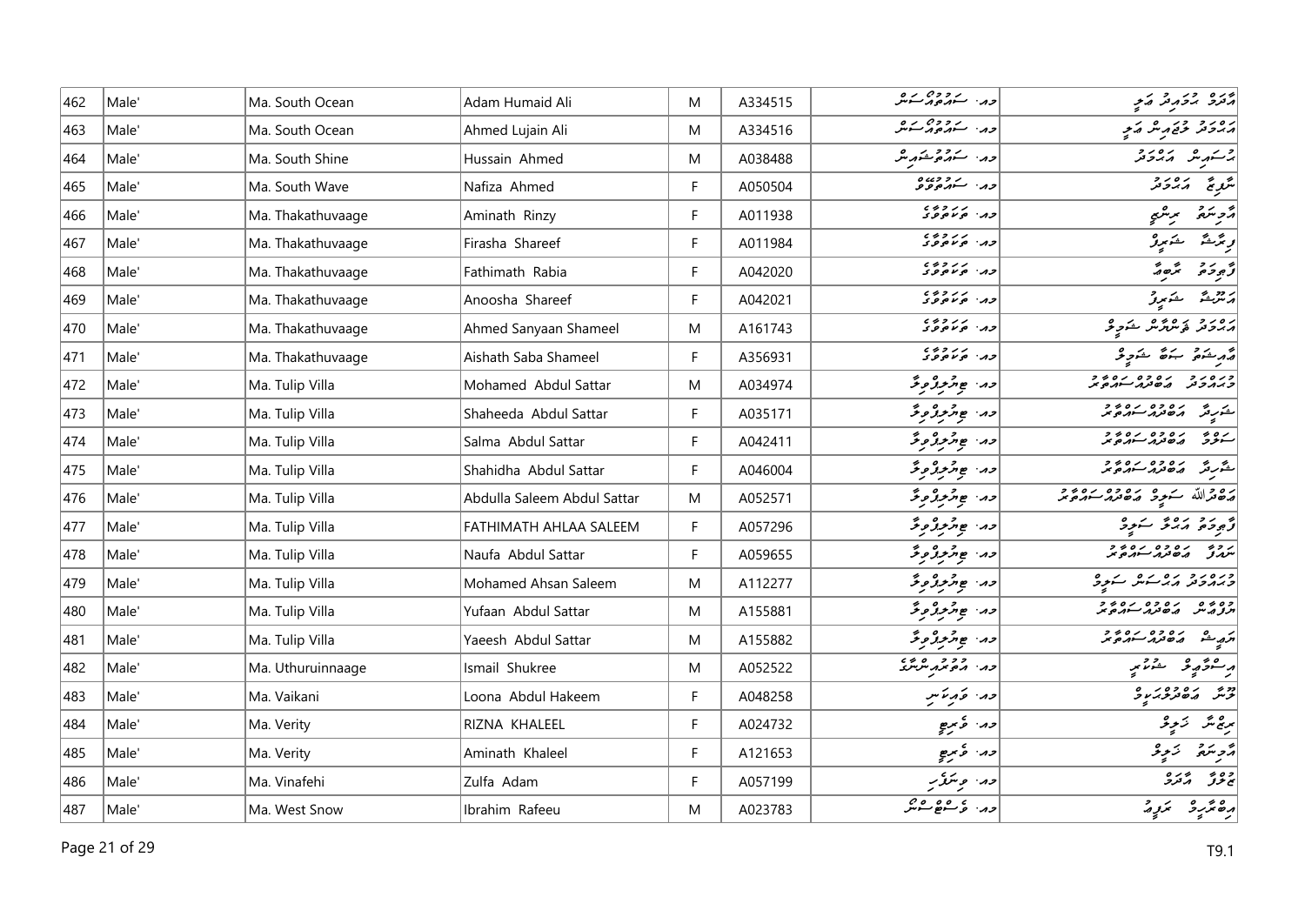| 488 | Male' | Ma. White          | ALI UMAR MANIK        | M  | A009539 | $2\pi$                          | בי בנביבית                               |
|-----|-------|--------------------|-----------------------|----|---------|---------------------------------|------------------------------------------|
| 489 | Male' | Ma. White          | Khalid Abdul Hadee    | M  | A023520 | כורי פורים                      | راژوتر دەپ دەرىجەت                       |
| 490 | Male' | Ma. Yellow Diamond | Ahmed Rasheed         | M  | A043444 |                                 | پر 9 پر و<br>ىكەپ ھەتەر<br>ئى            |
| 491 | Male' | Ma. Yellow Diamond | Nafeesa Ali           | F. | A050437 |                                 | سَمِيتٌ سَمِي                            |
| 492 | Male' | Ma. Yellow Diamond | AISHATH FAZIRA        | F. | A054414 | בגי תלגוב בש                    | لەر ئەمقى ئۇي ئىگە                       |
| 493 | Male' | Ma. Yellow Diamond | Hussain Rasheed       | M  | A058989 | 001100<br>レッフィ ミクア・フラ           | پرستەرىش ئىزىنبوتر                       |
| 494 | Male' | Ma. Yellow Diamond | Aminath Rasheeda      | F. | A060673 | ים היה הסי<br>כני תכשובים       | أأرحر سكر مكرسفوند                       |
| 495 | Male' | Ma. Yellow Diamond | Fathimath Fawziyya    | F. | A076801 | ים גם גם ם<br>כודי חיב צ'ורבייט | توجوحو تومهم                             |
| 496 | Male' | Ma. Yellow Diamond | Fathmath Irene        | F. | A088932 |                                 | أقرموقر أمرسية                           |
| 497 | Male' | Ma. Yellow Diamond | Hassan Labeeb         | M  | A122386 | בו המי הכשירים                  | ير کم کم کر ده ه                         |
| 498 | Male' | Ma. Yellow Diamond | Mariyam Ziuna         | F. | A166408 | בו המי הכשירים                  | ئەنگەر 2<br>s 9<br>سے ارس                |
| 499 | Male' | Ma. Yellow Diamond | Aishath Suha Mumthaaz | F. | A335854 |                                 | ه در ده ده وه وه د                       |
| 500 | Male' | Ma. Yellow Diamond | Mariyam Farahanaz     | F. | A340799 |                                 | ر ه ر ه<br><del>ر</del> بربر د<br>0.4111 |
| 501 | Male' | Ma. Yellow Diamond | Aminath Fainaz        | F. | A340800 | 20, 20, 20, 10                  | أثر حريحه وكالمرتبع                      |
| 502 | Male' | Ma. Yellow Diamond | Muan Ahmed Sameer     | M  | A343400 | ים היה הסי<br>כודי תיב אבשית ב  | ووه رورو کرد                             |
| 503 | Male' | Ma. Zeenion        | Ibrahim Naeem         | M  | A048191 | o c<br>  ور. سپاسر شر           | ەر ھەتئەر 2<br>س<br>سمەر                 |
| 504 | Male' | Ma. Zeenion        | Fathimath Zaain Naeem | F. | A340482 | o c<br>  در به سرمانتر          |                                          |
| 505 | Male' | Ma. Zeenion        | Aishath Zeen Naeem    | F. | A340485 | ادە ، يې سرچىق                  | أقهر خوص ي عز سكور و                     |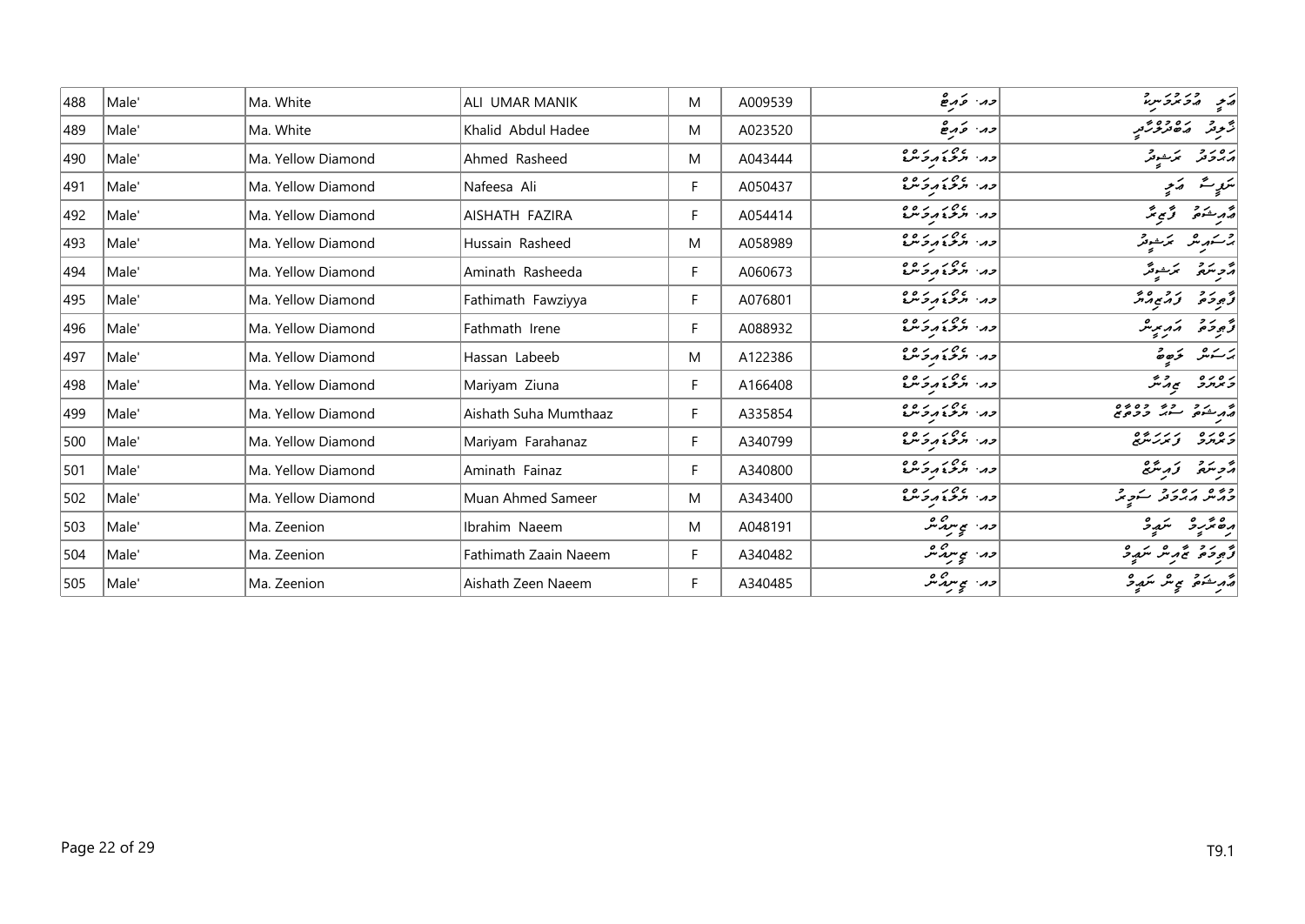## *w7qAn8m? sCw7mRo>u; wEw7mRw;sBo<*

| ' مرمر | 'يئرىثر: |
|--------|----------|
|        |          |
|        |          |
|        |          |

## *w7q9r@w7m> sCw7qHtFoFw7s; mAm=q7 w7qHtFoFw7s;*

| ىر تە | $\mathcal{O} \times$<br>$\sim$ | $\sim$<br>. . | لترنثر |
|-------|--------------------------------|---------------|--------|
|       |                                |               |        |
|       |                                |               |        |
|       |                                |               |        |

| انترنثر: | $^{\circ}$ | يبرهر | $^{\circ}$<br>سرسر |
|----------|------------|-------|--------------------|
|          |            |       |                    |
|          |            |       |                    |
|          |            |       |                    |

| ىرتىر: | 。<br>سر سر | .,<br>مرسر |
|--------|------------|------------|
|        |            |            |
|        |            |            |
|        |            |            |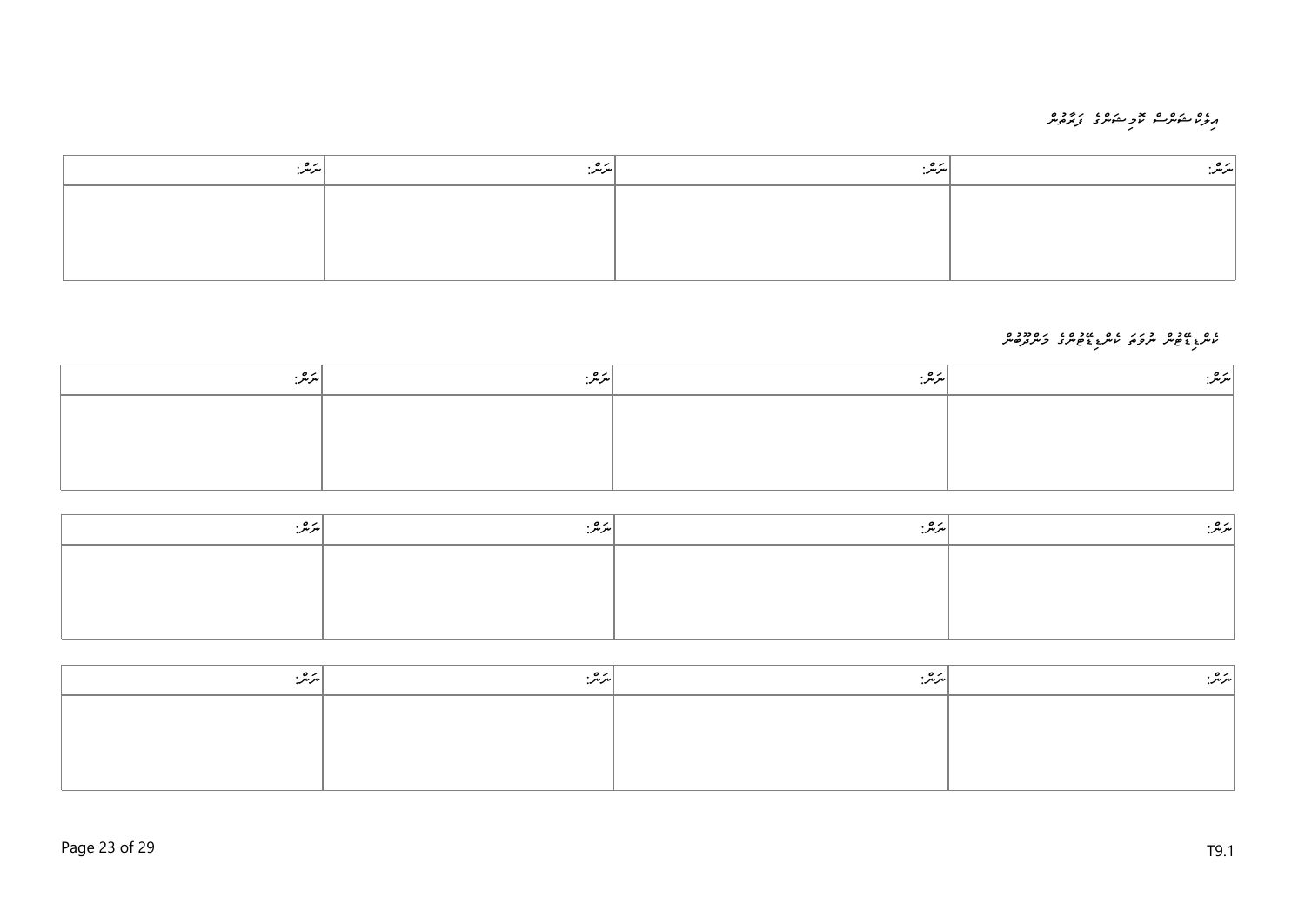| يزهر | $^{\circ}$ | ىئرىتر: |  |
|------|------------|---------|--|
|      |            |         |  |
|      |            |         |  |
|      |            |         |  |

| متريثر به | 。<br>'سرسر'۔ | يتزيترا | سرسر |
|-----------|--------------|---------|------|
|           |              |         |      |
|           |              |         |      |
|           |              |         |      |

| ىئرىتر. | $\sim$ | ا بر هه. | لىرىش |
|---------|--------|----------|-------|
|         |        |          |       |
|         |        |          |       |
|         |        |          |       |

| 。<br>مرس. | $\overline{\phantom{a}}$<br>مر مىر | يتريثر |
|-----------|------------------------------------|--------|
|           |                                    |        |
|           |                                    |        |
|           |                                    |        |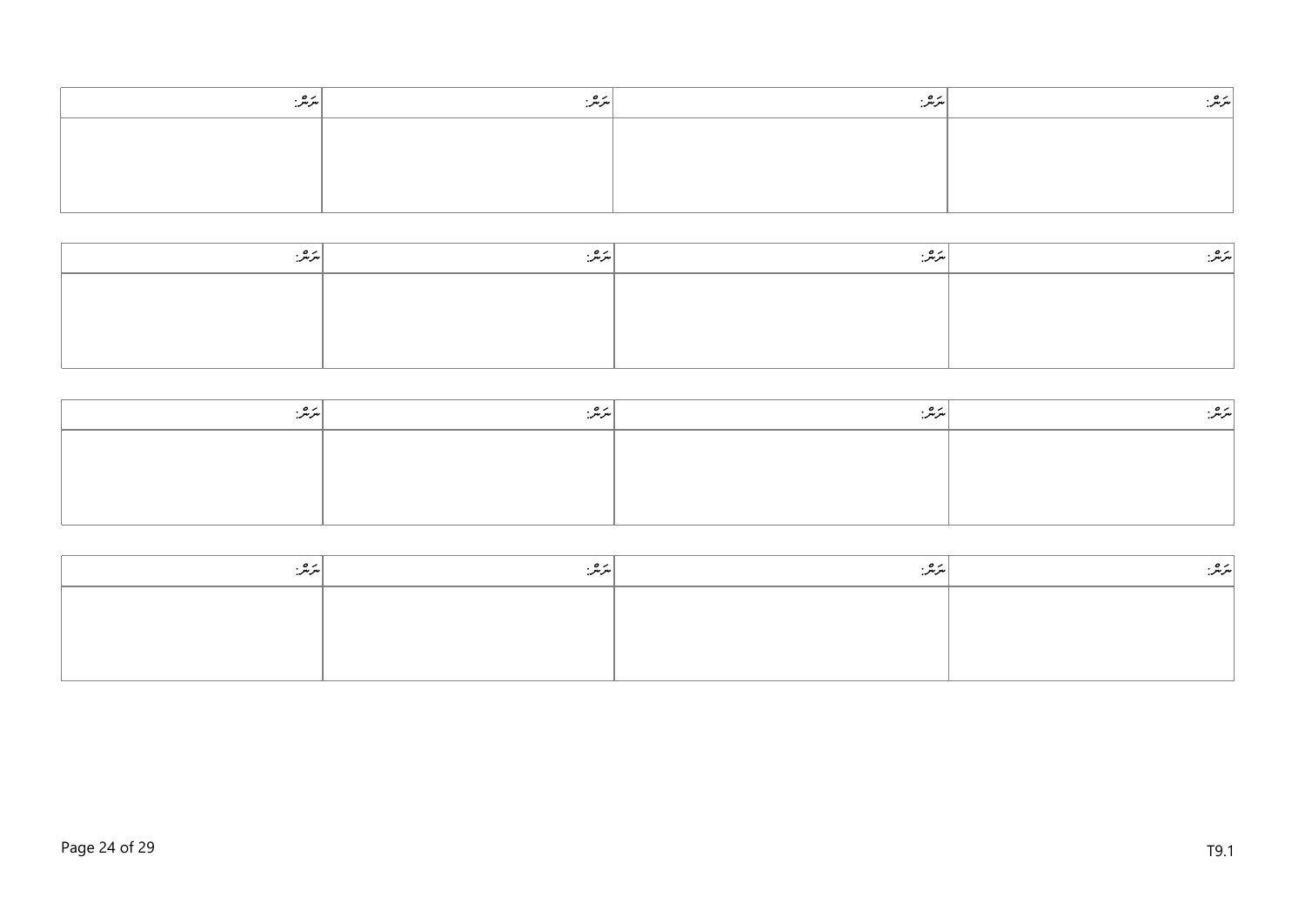| ير هو . | $\overline{\phantom{a}}$ | يرمر | اير هنه. |
|---------|--------------------------|------|----------|
|         |                          |      |          |
|         |                          |      |          |
|         |                          |      |          |

| ىر تىر: | $\circ$ $\sim$<br>" سرسر . | يبرحه | o . |
|---------|----------------------------|-------|-----|
|         |                            |       |     |
|         |                            |       |     |
|         |                            |       |     |

| 'تترنثر: | 。<br>,,,, |  |
|----------|-----------|--|
|          |           |  |
|          |           |  |
|          |           |  |

|  | . ه |
|--|-----|
|  |     |
|  |     |
|  |     |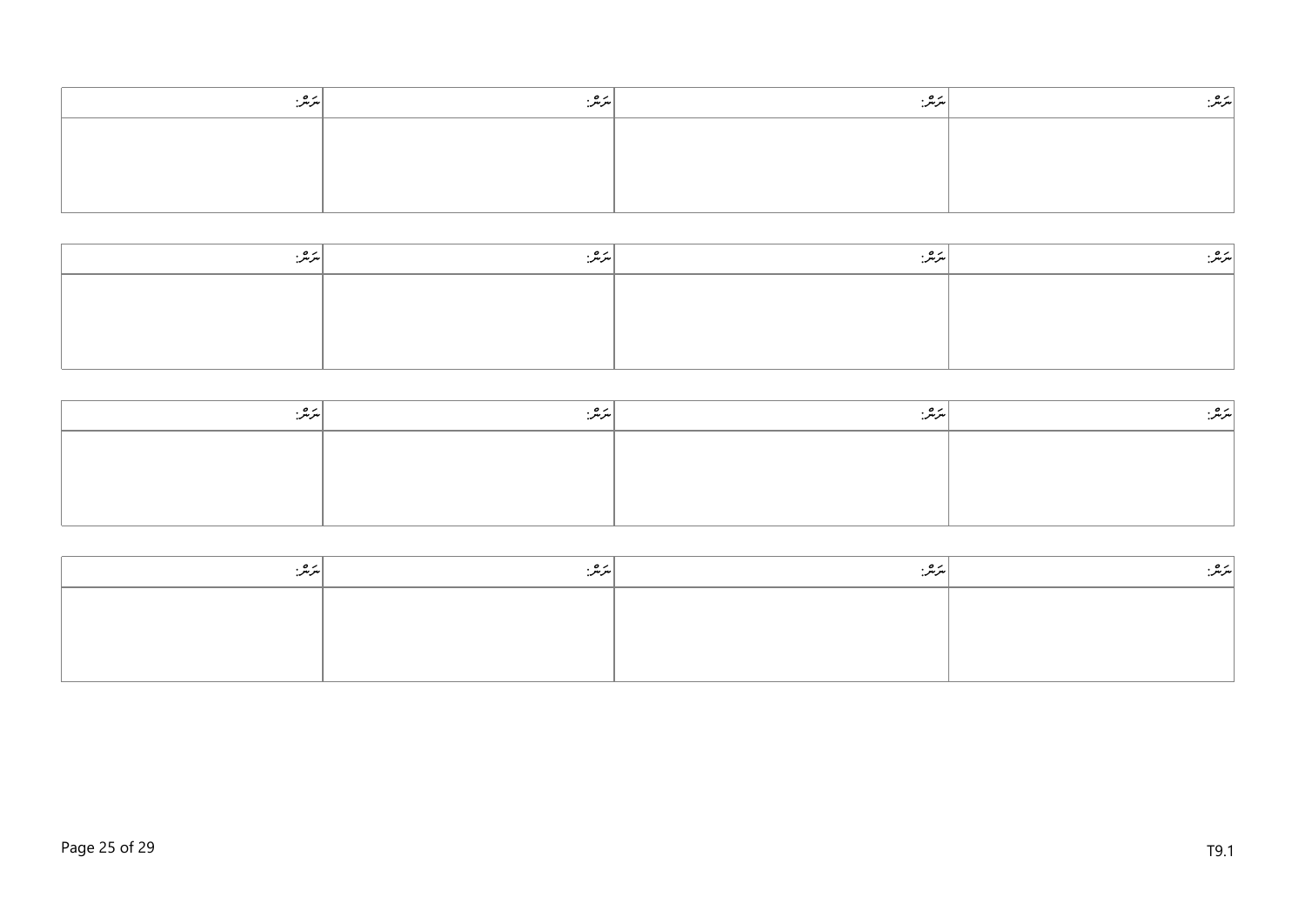| ير هو . | $\overline{\phantom{a}}$ | يرمر | اير هنه. |
|---------|--------------------------|------|----------|
|         |                          |      |          |
|         |                          |      |          |
|         |                          |      |          |

| ىر تىر: | $\circ$ $\sim$<br>" سرسر . | يبرحه | o . |
|---------|----------------------------|-------|-----|
|         |                            |       |     |
|         |                            |       |     |
|         |                            |       |     |

| انترنثر: | ر ه |  |
|----------|-----|--|
|          |     |  |
|          |     |  |
|          |     |  |

|  | . ه |
|--|-----|
|  |     |
|  |     |
|  |     |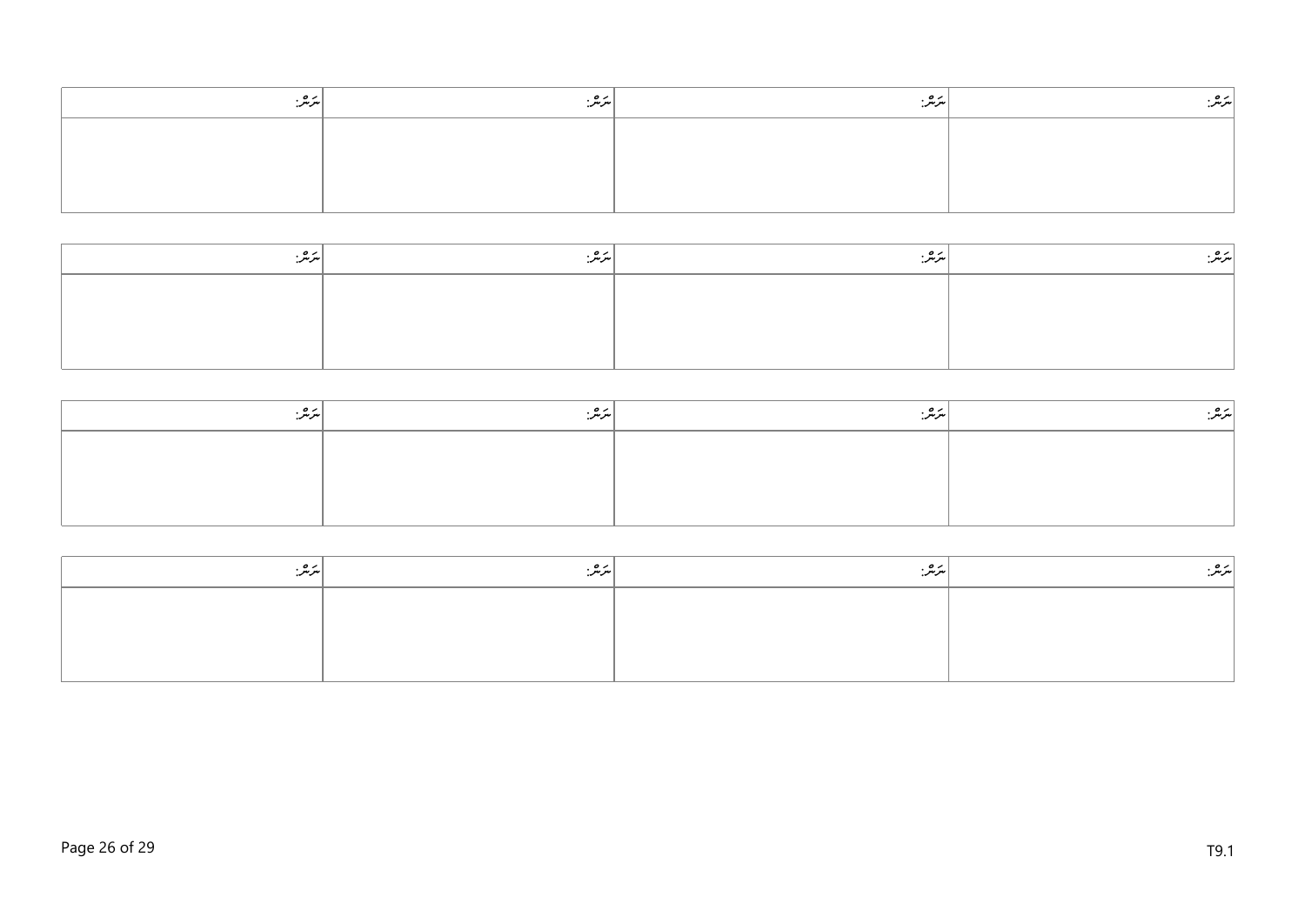| $\cdot$ | ο. | $\frac{\circ}{\cdot}$ | $\sim$<br>سرسر |
|---------|----|-----------------------|----------------|
|         |    |                       |                |
|         |    |                       |                |
|         |    |                       |                |

| يريثن | ' سرسر . |  |
|-------|----------|--|
|       |          |  |
|       |          |  |
|       |          |  |

| بر ه | 。 | $\sim$<br>َ سومس. |  |
|------|---|-------------------|--|
|      |   |                   |  |
|      |   |                   |  |
|      |   |                   |  |

| ىئرىش: | بر سر<br>$\tilde{\phantom{a}}$ | $\sim$<br>' سرسر . |  |
|--------|--------------------------------|--------------------|--|
|        |                                |                    |  |
|        |                                |                    |  |
|        |                                |                    |  |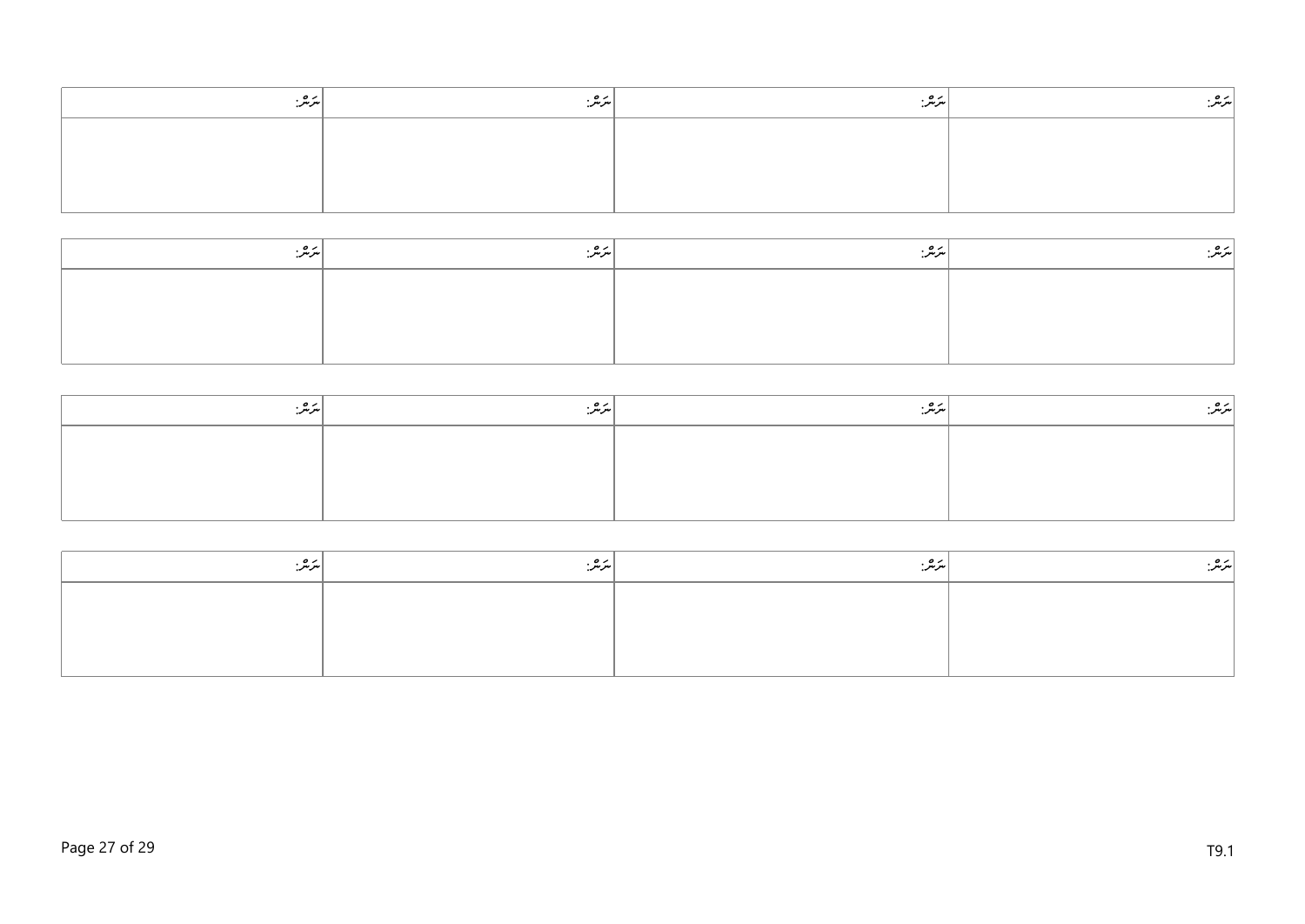| ير هو . | $\overline{\phantom{a}}$ | يرمر | لتزمثن |
|---------|--------------------------|------|--------|
|         |                          |      |        |
|         |                          |      |        |
|         |                          |      |        |

| ىر تىر: | $\circ$ $\sim$<br>" سرسر . | يبرحه | o . |
|---------|----------------------------|-------|-----|
|         |                            |       |     |
|         |                            |       |     |
|         |                            |       |     |

| 'تترنثر: | 。<br>,,,, |  |
|----------|-----------|--|
|          |           |  |
|          |           |  |
|          |           |  |

|  | . ه |
|--|-----|
|  |     |
|  |     |
|  |     |